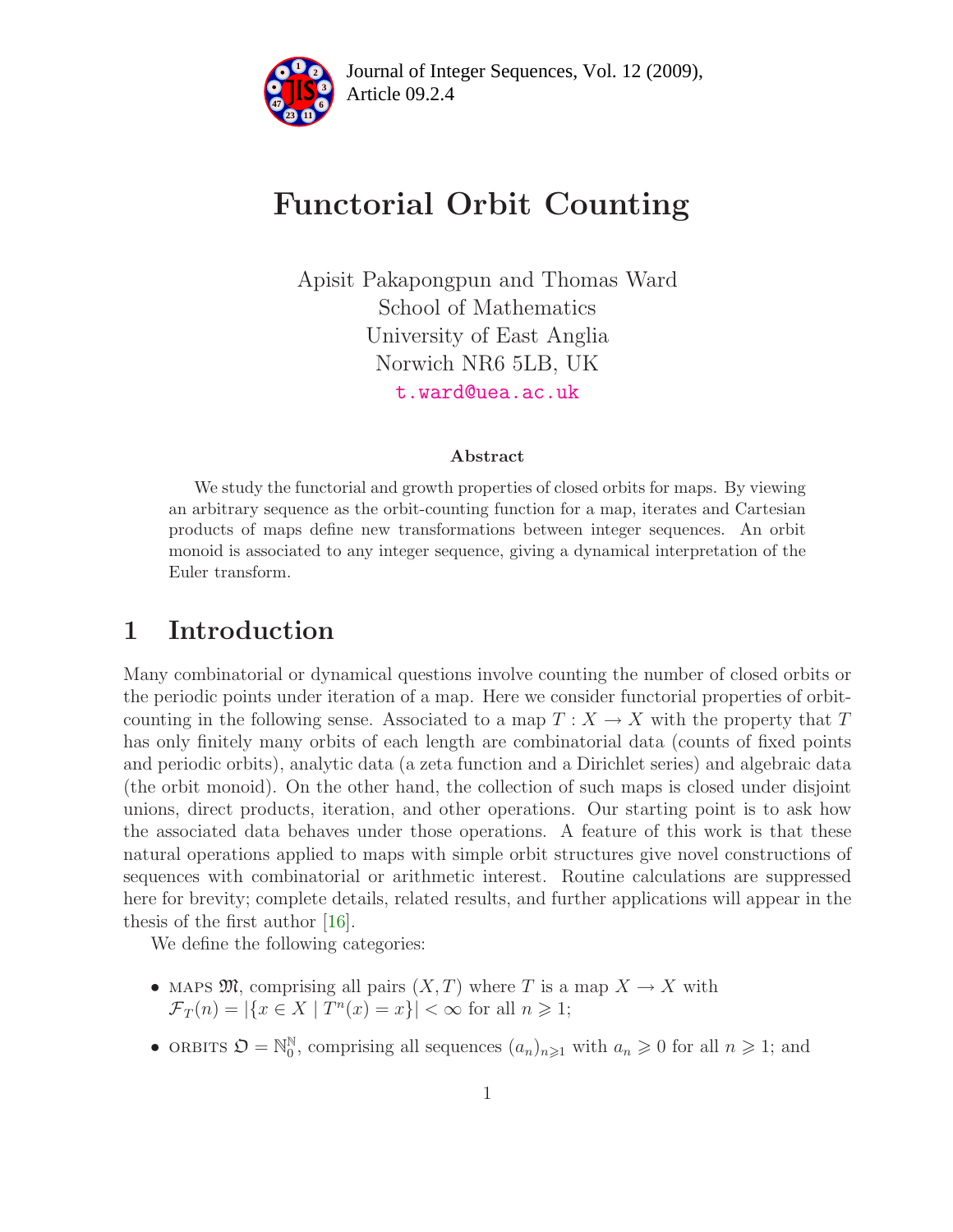• FIXED POINTS  $\mathfrak{F} \subseteq \mathfrak{D}$ , comprising any sequence  $a = (a_n)$  with the property that there is some  $(X, T) \in \mathfrak{M}$  with  $a_n = \mathcal{F}_T(n)$  for all  $n \geq 1$ .

For  $(X, T) \in \mathfrak{M}$ , a closed orbit of length n under T is any set of the form  $\tau =$  ${x, Tx, \ldots, T^n x = x}$  with cardinality  $|\tau| = n$ , and we write  $\mathcal{O}_T(n)$  for the number of closed orbits of length n. Clearly

<span id="page-1-0"></span>
$$
\mathcal{F}_T(n) = \sum_{d|n} d \mathcal{O}_T(d),\tag{1}
$$

<span id="page-1-1"></span>so

$$
\mathcal{O}_T(n) = \frac{1}{n} \sum_{d|n} \mu(n/d) \mathcal{F}_T(d),\tag{2}
$$

and this defines a bijection between  $\mathfrak F$  and  $\mathfrak D$  (see Everest, van der Poorten, Puri and the second author [\[7,](#page-18-0) [17\]](#page-19-1) for more on the combinatorial applications of this bijection, and for non-trivial examples of sequences in  $\mathfrak{F}$ ; see Baake and Neumärker [\[3\]](#page-18-1) for more on spectral properties of the operators on  $\mathfrak{O}$ . Since the space X will not concern us, we will fix it to be some countable set and refer to an element of  $\mathfrak{M}$  as a map T.

Recall from Knopfmacher [\[12\]](#page-18-2) that an additive arithmetic semigroup is a free abelian monoid  $G$  equipped with a non-empty set of generators  $P$ , and a weight function

$$
\partial: G \to \mathbb{N} \cup \{0\}
$$

with  $\partial(a+b) = \partial(a) + \partial(b)$  for all  $a, b \in G$ , satisfying the finiteness property

$$
P(n) = |\{p \in P \mid \partial(p) = n\}| < \infty
$$

for all  $n \geq 1$ . Given  $T \in \mathfrak{M}$ , we define the orbit monoid  $\mathcal{G}_T$  associated to T to be the free abelian monoid generated by the closed orbits of T, equipped with the weight function

$$
\partial(a_1\tau_1+\cdots+a_r\tau_r)=a_1|\tau_1|+\cdots+a_r|\tau_r|,
$$

and write  $\mathcal{G}_T(n)$  for the number of elements of weight n. Finally, define ORBIT MONOIDS  $\mathfrak{G}$ to be the category of all such monoids associated to maps in  $\mathfrak{M}$ . Notice that every additive arithmetic semigroup in the sense of Knopfmacher [\[12\]](#page-18-2) is an orbit monoid, since for any sequence  $(a_n)$  there is a map T with  $\mathcal{O}_T(n) = a_n$  for all  $n \geq 1$  (indeed, Windsor [\[23\]](#page-19-2) shows that the map T may be chosen to be a  $C^{\infty}$  diffeomorphism of a torus). We will write  $\mathcal{G}_T$  for the sequence  $(\mathcal{G}_T(n))$ , since the sequence determines the monoid up to isomorphism.

As usual, we write  $\zeta = (1, 1, 1, \dots)$  and  $\mu = (1, -1, -1, 0, \dots)$  for the zeta and Möbius functions viewed as sequences, and use the same symbols to denote their Dirichlet series.

There are natural generating functions associated to an element  $T \in \mathfrak{M}$ . If  $\mathcal{F}_T(n)$  is exponentially bounded then the dynamical zeta function

$$
\zeta_T(s) = \exp \sum_{n \geqslant 1} \frac{s^n}{n} \mathcal{F}_T(n)
$$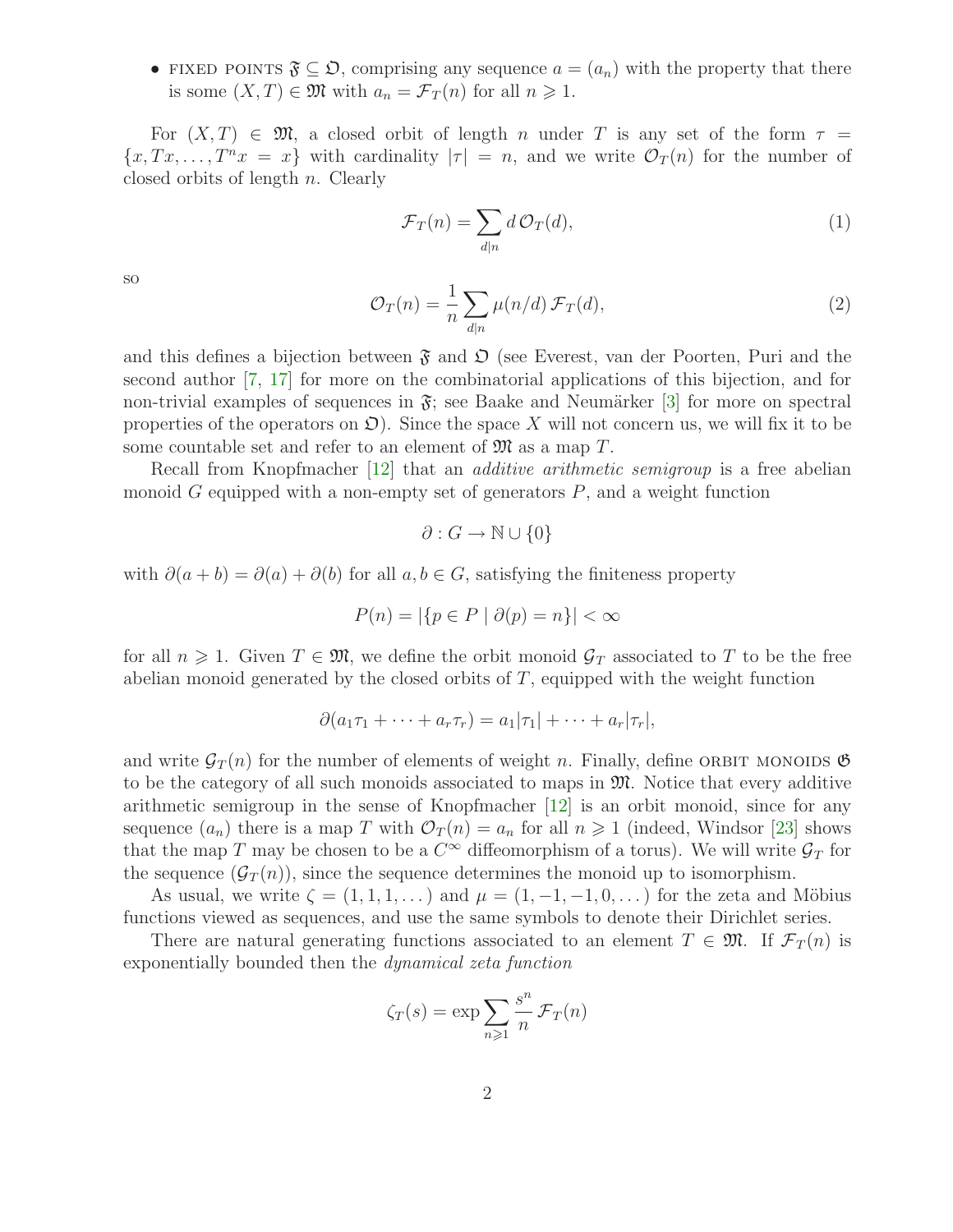converges in some complex disk (see Artin and Mazur [\[1\]](#page-18-3)). If  $\mathcal{O}_T(n)$  is polynomially bounded then the orbit Dirichlet series  $\sqrt{2}$ 

$$
\mathsf{d}_T(s) = \sum_{n \geqslant 1} \frac{\mathcal{O}_T(n)}{n^s},
$$

converges in some half-plane. The basic relation [\(1\)](#page-1-0) is expressed in terms of these generating functions by the two identities

$$
\zeta_T(s) = \prod_{n \geq 1} (1 - s)^{-\mathcal{O}_T(n)} = \prod_{\tau} (1 - s^{|\tau|})^{-1},
$$

where the product is taken over all closed orbits of  $T$ , and

$$
\mathsf{d}_{T}(s)\zeta(s+1) = \sum_{n\geqslant 1} \frac{\mathcal{F}_{T}(n)}{n^{s+1}}.
$$

Finally, a natural measure of the rate of growth in  $\mathcal{O}_T$  is the number

$$
\pi_T(N) = |\{\tau \mid |\tau| \le N\}|
$$

of closed orbits of length no more than N. Asymptotics for  $\pi_T$  are analogous to the prime number theorem. In the case of exponential growth, that is under the assumption that  $\limsup_{n\to\infty}\frac{1}{n}$  $\frac{1}{n}$  log  $\mathcal{O}_T(n) = h > 0$ , a more smoothly averaged measure of orbit growth is given by

$$
\mathcal{M}_T(N) = \sum_{|\tau| \leq N} \frac{1}{e^{h|\tau|}},
$$

and asymptotics for  $\mathcal{M}_T$  are analogous to Mertens' theorem.

## 2 Functorial properties

Most functorial properties are immediate, so we simply record them here. Write  $T_1 \times T_2$  for the Cartesian product of two maps,  $T_1 \sqcup T_2$  for the disjoint union, defined by

$$
(T_1 \sqcup T_2)(x) = \begin{cases} T_1(x), & \text{if } x \in X_1; \\ T_2(x), & \text{if } x \in X_2; \end{cases}
$$

and write  $T^k$  with  $k \geq 1$  for the kth iterate of T. Then

- 1.  $\mathcal{F}_{T_1 \times T_2} = \mathcal{F}_{T_1} \mathcal{F}_{T_2}$  (pointwise product);
- 2.  $d_{T_1 \sqcup T_2} = d_{T_1} + d_{T_2};$
- 3.  $\zeta_{T_1 \sqcup T_2} = \zeta_{T_1} \zeta_{T_2};$
- 4.  $\mathcal{F}_{T^k}(n) = \mathcal{F}_T(kn)$  for all  $k \geq 1$  and  $n \geq 1$ .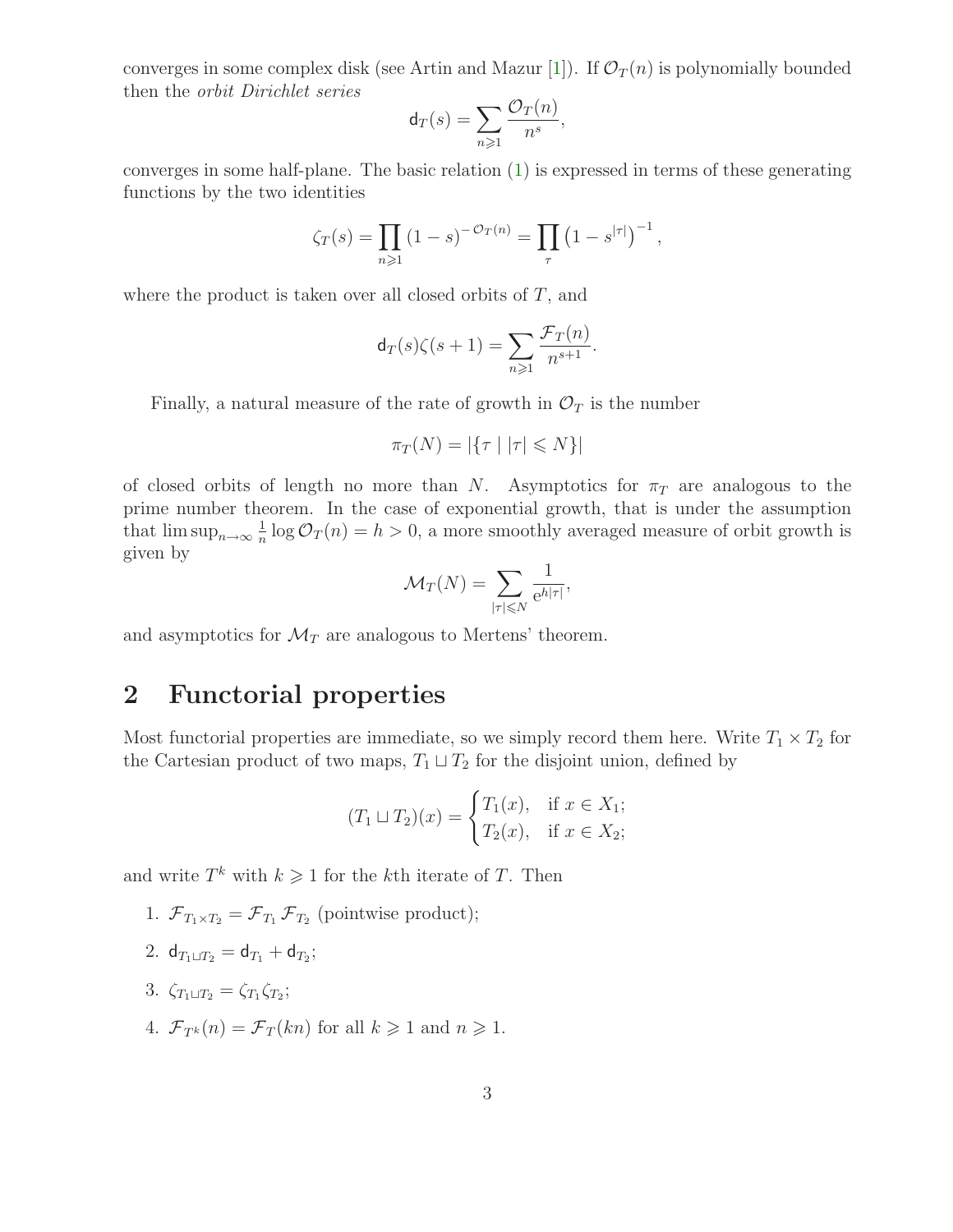<span id="page-3-0"></span>In contrast to the first of these, it is clear that computing the number of closed orbits under the Cartesian product of two maps is more involved.

**Lemma 1.** 
$$
\mathcal{O}_{T_1 \times T_2}(n) = \sum_{\substack{d_1, d_2 \in \mathbb{N}, \\ \operatorname{lcm}(d_1, d_2) = n}} \mathcal{O}_{T_1}(d_1) \mathcal{O}_{T_2}(d_2) \operatorname{gcd}(d_1, d_2).
$$

*Proof.* If  $(x_1, x_2)$  lies on a  $T_1 \times T_2$ -orbit of length n, then, in particular,

$$
T_1^n(x_1) = x_1
$$

and

$$
T_2^n(x_2) = x_2,
$$

so  $x_i$  lies on a  $T_i$ -orbit of length  $d_i$  for some  $d_i$  dividing n, for  $i = 1, 2$ . On the other hand, if  $x_i$  lies on a  $T_i$ -orbit of length  $d_i$  for  $i = 1, 2$  then the  $T_1 \times T_2$ -orbit of  $(x_1, x_2)$  has cardinality lcm( $d_1, d_2$ ). On the other hand, if  $\tau_1, \tau_2$  are orbits of length  $d_1, d_2$  with lcm( $d_1, d_2$ ) = n, then there are  $d_1d_2$  points in the set  $\tau_1 \times \tau_2$ , so this must split up into  $d_1d_2/n = \gcd(d_1, d_2)$ orbits of length *n* under  $T_1 \times T_2$ .  $\Box$ 

<span id="page-3-1"></span>**Example 2.** Let T be a map with one orbit of each length, so  $d_T(s) = \zeta(s)$ . Then, by Lemma [1](#page-3-0) and a calculation,

$$
\mathcal{O}_{T \times T}(n) = \sum_{\substack{d_1, d_2 \in \mathbb{N}, \\ \operatorname{lcm}(d_1, d_2) = n}} \gcd(d_1, d_2) = \sum_{d | n} \sigma(d) \mu(n/d)^2,
$$

<span id="page-3-2"></span>so

$$
\mathsf{d}_{T \times T}(s) = \frac{\zeta(s)^2 \zeta(s-1)}{\zeta(2s)} = 1 + \frac{4}{2^s} + \frac{5}{3^s} + \frac{10}{4^s} + \frac{7}{5^s} + \frac{20}{6^s} + \frac{9}{7^s} + \frac{22}{8^s} + \cdots
$$
 (3)

By identifying an orbit of length n under T with a cyclic group  $C_n$  of order n, we see from the proof of Lemma [1](#page-3-0) that  $\mathcal{O}_{T\times T}(n)$  is the number of cyclic subgroups of  $C_n \times C_n$ , so  $\mathcal{O}_{T\times T}$ is [A060648.](http://www.research.att.com/cgi-bin/access.cgi/as/~njas/sequences/eisA.cgi?Anum=A060648)

Example [2](#page-3-1) is generalized in Example [16,](#page-11-0) where it corresponds to the case  $P = \emptyset$ .

**Example 3.** Let p be a prime, and assume that  $\mathcal{O}_T(n) = p^n$  for all  $n \geq 1$ , so  $\zeta_T(s) = \frac{1}{1 - ps}$ . Then

$$
\mathcal{O}_{T \times T}(n) = \frac{1}{n} \sum_{d|n} \left( \mu(n/d) \sum_{d_1|d} d_1 p^{d_1} \sum_{d_2|d} d_2 p^{d_2} \right) = \frac{1}{n} \sum_{d|n} \mu(d) p^{2n/d},
$$

which is the number of irreducible polynomials of degree  $n+1$  over  $\mathbb{F}_{p^2}$ . In the case  $p=2$ this gives the sequence  $A027377$ , and in the case  $p = 3$  this gives  $A027381$ .

The behavior of orbits under iteration is more involved. To motivate the rather dense formula below, consider the orbits of length n under  $T<sup>p</sup>$  for some prime p. Points on an m-orbit under T lie on an orbit of length  $m/\gcd(m, p)$  under  $T^p$ . If  $m \neq n$ , np then  $m/\gcd(m, p) \neq n$ , so the only points that can contribute to  $\mathcal{O}_{T^p}(n)$  are points lying on *n*-orbits or on *np*-orbits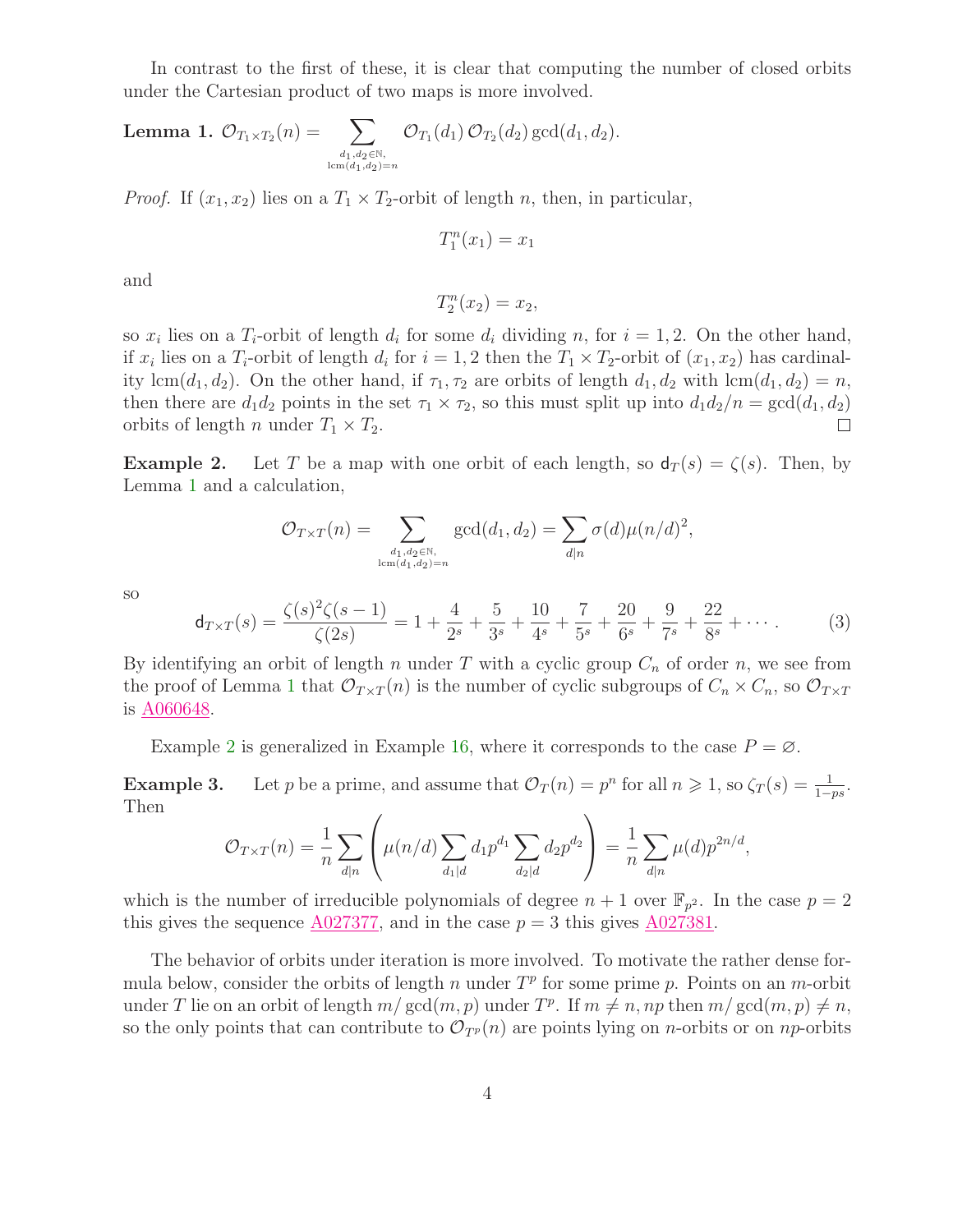under T. Each np-orbit under T splits into p orbits of length n under  $T<sup>p</sup>$ . An n-orbit under T defines an *n*-orbit under  $T^p$  only if  $p \nmid n$ . It follows that

<span id="page-4-1"></span>
$$
\mathcal{O}_{T^p}(n) = \begin{cases} p \mathcal{O}_T(pn) + \mathcal{O}_T(n), & \text{if } p \nmid n; \\ p \mathcal{O}_T(pn), & \text{if } p \mid n. \end{cases}
$$
\n(4)

In order to state the general case, fix the power m and write  $m = \boldsymbol{p}^{\boldsymbol{a}} = p_1^{a_1} \cdots p_r^{a_r}$  for the decomposition into primes of  $m \in \mathbb{N}$ ; for any set  $J \subseteq I = \{p_1, \ldots, p_r\}$  write  $\mathbf{p}_{J}^{\mathbf{a}_{J}} = \prod_{p_j \in J} p_j^{a_j}$  $_{j}^{a_{j}}.$ Finally, write  $\mathcal{D}(n)$  for the set of prime divisors of n.

<span id="page-4-2"></span>**Theorem 4.** Let  $m = \mathbf{p}^a$  and  $J = J(n) = \mathcal{D}(m) \setminus \mathcal{D}(n)$ . Then

<span id="page-4-0"></span>
$$
\mathcal{O}_{T^m}(n) = \sum_{d|\mathbf{p}_J^{a_J}} \frac{m}{d} \mathcal{O}_T(\frac{mn}{d}).\tag{5}
$$

*Proof.* Notice that J depends on n, so the formula [\(5\)](#page-4-0) involves a splitting into cases depending on the primes dividing n, just as in the case of a single prime discussed above. We argue by induction on the length  $\sum_{i=1}^{r} a_i$  of m. If the length of m is 1, then m is a prime and [\(5\)](#page-4-0) reduces to [\(4\)](#page-4-1). Assume now that (5) holds for  $\sum_{i=1}^{r} a_i \leq k$ , and let m have length k; write  $I = \mathcal{D}(m)$  and  $J = \mathcal{D}(m) \setminus \mathcal{D}(n)$ . We consider the effect of multiplying m by a prime q on the formula [\(5\)](#page-4-0), and write  $I' = \mathcal{D}(mq)$ ,  $J' = \mathcal{D}(mq) \setminus \mathcal{D}(n)$ .

If  $q \in \mathcal{D}(n) \setminus I$  then by [\(4\)](#page-4-1) we have

$$
\mathcal{O}_{T^{mq}}(n) = q \mathcal{O}_{T^m}(qn) = q \sum_{d|\mathbf{p}_{J}^{a,J}} \frac{m}{d} \mathcal{O}_{T}(\frac{mnq}{d}) = q \sum_{d|\mathbf{p}_{J'}^{a,J'}} \frac{m}{d} \mathcal{O}_{T}(\frac{mnq}{d}),
$$

in accordance with [\(5\)](#page-4-0).

If  $q \in I \cap \mathcal{D}(n)$ , then  $I' = I$  and  $J' = J$ , so

$$
\mathcal{O}_{T^{mq}}(n) = q \mathcal{O}_{T^m}(qn) = q \sum_{d|\mathbf{p}_{J'}^{a} \mathbf{p}'} \frac{m}{d} \mathcal{O}_T(\frac{mnq}{d})
$$

as required.

If  $q \notin I \cup \mathcal{D}(n)$  then

$$
\mathcal{O}_{T^{mq}}(n) = q \mathcal{O}_{T^m}(qn) + \mathcal{O}_{T^m}(n)
$$
  
\n
$$
= q \sum_{d|\mathbf{p}_J^{a_J}} \frac{m}{d} \mathcal{O}_T(\frac{mqn}{d}) + \sum_{d|\mathbf{p}_J^{a_J}} \frac{m}{d} \mathcal{O}_T(\frac{mn}{d})
$$
  
\n
$$
= \sum_{d|\mathbf{p}_J^{a_J}q} \frac{qm}{d} \mathcal{O}_T(\frac{mqn}{d})
$$

as required.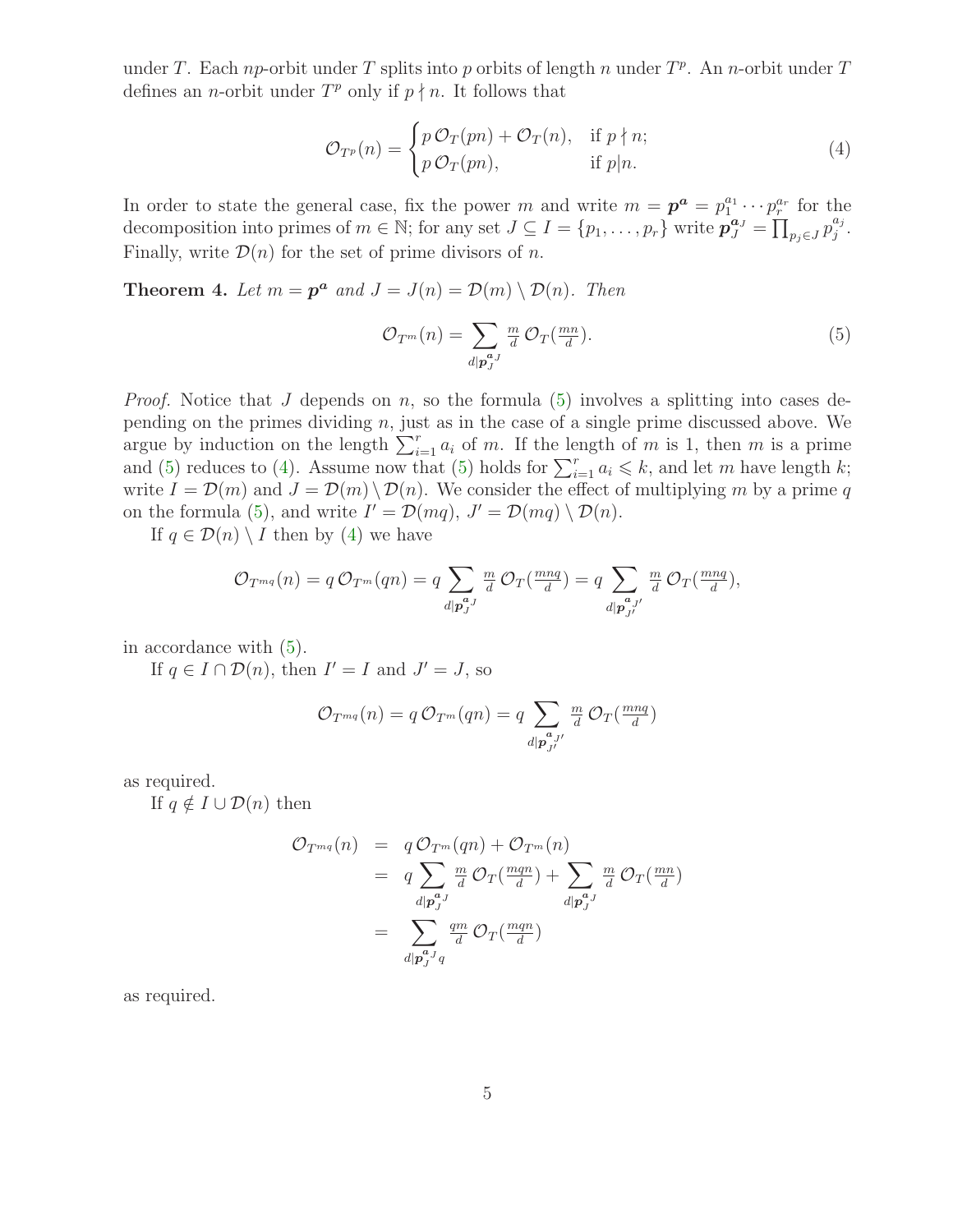Finally, if  $q \in I \setminus \mathcal{D}(n)$  then

$$
\begin{array}{lcl} \mathcal{O}_{T^{mq}}(n) & = & q \mathcal{O}_{T^m}(qn) + \mathcal{O}_{T^m}(n) \\ & = & q \sum_{d|\mathcal{P}_{J\backslash \{q\}}} \frac{m}{d} \mathcal{O}_T(\frac{mqn}{d}) + \sum_{d|\mathcal{P}_{J}^a} \frac{m}{d} \mathcal{O}_T(\frac{mn}{d}) \\ & = & \sum_{d|\mathcal{P}_{J\backslash \{q\}}} \frac{mq}{d} \mathcal{O}_T \frac{mqn}{d} + \sum_{d|\mathcal{P}_{J}^a} \frac{m}{d/q} \mathcal{O}_T(\frac{mn/d}{d/q}) \\ & = & \sum_{d|\mathcal{P}_{J}^a} \frac{qm}{d} \mathcal{O}_T(\frac{mqn}{d}), \\ & = & \sum_{d|\mathcal{P}_{J}^a} \frac{qm}{d} \mathcal{O}_T(\frac{mqn}{d}), \end{array}
$$

completing the proof.

This defines a family of transformations on sequences, taking  $\mathcal{O}_T$  to  $\mathcal{O}_{T^k}$  for each  $k \geq 1$ . **Example 5.** Let  $T \in \mathfrak{M}$  have  $\mathcal{O}_T(n) = n$  for all  $n \geq 1$ , so  $d_T(s) = \zeta(s-1)$ . Then by [\(2\)](#page-1-1) we have

 $\Box$ 

$$
\mathcal{O}_{T^2}(n) = \frac{1}{n} \sum_{d|n} \mu\left(\frac{n}{d}\right) \mathcal{F}_{T^2}(d) = \frac{1}{n} \sum_{d|n} \mu\left(\frac{n}{d}\right) \sigma_2(2d)
$$

since  $\mathcal{F}_{T^2}(d) = \mathcal{F}_T(2d) = \sum_{e|2d} e \mathcal{O}_T(e) = \sum_{e|2d} e^2$ , so

$$
\mathsf{d}_{T^2}(s) = \left(5 - \frac{2}{2^s}\right)\zeta(s-1) = 5 + \frac{8}{2^s} + \frac{15}{3^s} + \frac{16}{4^s} + \frac{25}{5^s} + \frac{24}{6^s} + \frac{35}{7^s} + \frac{32}{8^s} + \cdots
$$

Thus  $\mathcal{O}_{T^2}$  is  $\underline{\text{A091574}}$  $\underline{\text{A091574}}$  $\underline{\text{A091574}}$  (up to an offset).

**Example 6.** More generally, if  $d_T(s) = \zeta(s-1)$  and p is a prime, then

$$
\mathcal{O}_{T^p}(n) = \frac{1}{n} \sum_{d|n} \mu\left(\frac{n}{d}\right) \sigma_2(pd) = \begin{cases} (p^2 + 1)n, & \text{if } p \nmid n; \\ p^2 n & \text{if } p \mid n; \end{cases}
$$

so  $d_{T^p}(s) = \left( p^2 + 1 - \frac{p}{s^s} \right)$  $p^s$  $\setminus$  $\zeta(s-1)$ . Composite powers are more involved; full details are in [\[16\]](#page-19-0). For example,

$$
\mathcal{O}_{T^4}(n) = \begin{cases} 16n, & \text{if } n \text{ is even;} \\ 21n & \text{if } n \text{ is odd;} \end{cases}
$$

so  $d_{T^4}(s) = \left(2 - \frac{10}{2^s}\right)$  $\frac{10}{2^s}$ )  $\zeta(s-1)$ .

An important family of dynamical systems – those of finite combinatorial rank – have been studied by Everest, Miles, Stevens and Ward [\[6\]](#page-18-4). These have the property that their orbit Dirichlet series is "Dirichlet–rational", that is there is a finite set  $C \subseteq \mathbb{Z}$  with the property that  $d_T(s)$  is a rational function in the variables  $\{c^{-s} \mid c \in C\}$ . An easy consequence of Theorem [4](#page-4-2) is that this property is preserved under iteration.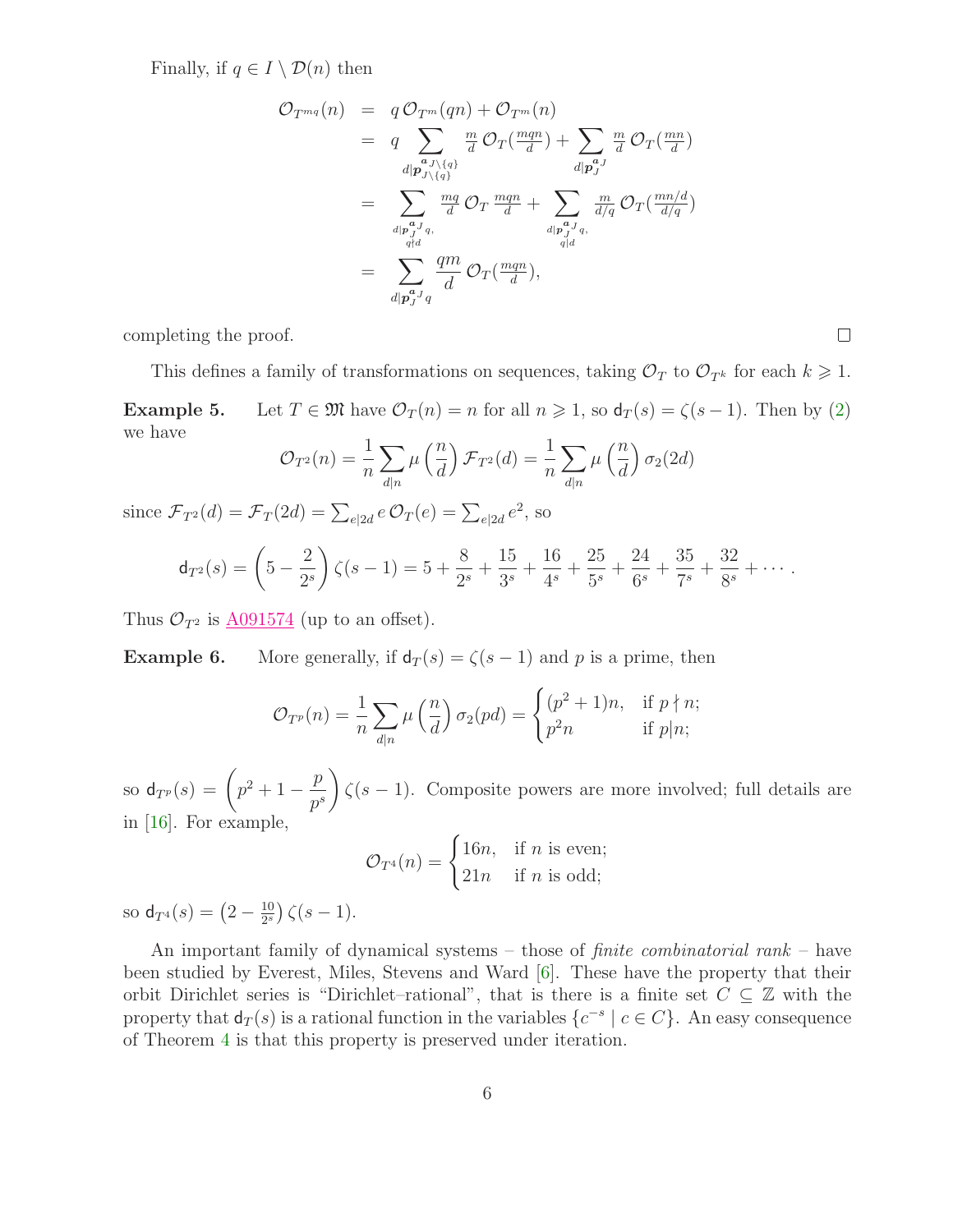**Corollary 7.** If maps S and T have Dirichlet-rational orbit Dirichlet series, then so do  $S \times T$ and  $T^k$  for any  $k \geqslant 1$ .

<span id="page-6-0"></span>**Example 8.** The quadratic map  $T : x \mapsto 1-cx^2$  on the interval  $[-1, 1]$  at the Feigenbaum value  $c = 1.401155 \cdots$  (see Feigenbaum's lecture notes [\[8\]](#page-18-5); this is at the end of a perioddoubling cascade) gives a particularly simple example of a Dirichlet–rational Dirichlet series. This map has

$$
\mathcal{O}_T(n) = \begin{cases} 1, & \text{if } n = 2^k \text{ for some } k \geqslant 0; \\ 0 & \text{if not;} \end{cases}
$$

so  $d_T(s) = \frac{1}{1-2^{-s}}$  and  $\mathcal{O}_T$  is (up to an offset) the Fredholm-Rueppel sequence  $\underline{A036987}$ . By [\(1\)](#page-1-0) we have  $\mathcal{F}_T(n) = 2\lfloor n \rfloor_2 - 1$ , where  $\lfloor n \rfloor_2 = |n|_2^{-1}$  denotes the 2-part of n, so  $\mathcal{F}_T$ is [A038712.](http://www.research.att.com/cgi-bin/access.cgi/as/~njas/sequences/eisA.cgi?Anum=A038712) Using this we see that

$$
\mathcal{O}_{T^2}(n) = \frac{1}{n} \sum_{d|n} \mu\left(\frac{n}{d}\right) (2\lfloor 2d \rfloor_2 - 1) = \begin{cases} 3, & \text{if } n = 1; \\ 2, & \text{if } n = 2^k \text{ for some } k \geqslant 1; \\ 0, & \text{if not;} \end{cases}
$$

so

$$
\mathsf{d}_{T^2}(s) = \frac{3 - 2^{-s}}{1 - 2^{-s}}.
$$

More generally, the formula for  $\mathcal{F}_T$  shows that

$$
\mathsf{d}_{T^k}(s) = \lfloor k \rfloor_2 - 1 + \lfloor k \rfloor_2 \mathsf{d}_T(s)
$$

for any  $k \geqslant 1$ .

**Example 9.** With  $T$  as in Example [8,](#page-6-0) a similar calculation using Lemma [1](#page-3-0) shows that

$$
\mathsf{d}_{T \times T}(s) = \frac{3}{1 - 2^{-(s-1)}} - \frac{2}{1 - 2^{-s}}.
$$

If  $S \in \mathfrak{M}$  has

$$
\mathcal{O}_S(n) = \begin{cases} 1, & \text{if } n = 3^k \text{ for some } k \geqslant 0; \\ 0, & \text{if not;} \end{cases}
$$

then  $O_{T\times S}$  is  $\underline{\text{A}065333}$ , the characteristic function of the 3-smooth numbers, so

$$
d_{T \times S}(s) = \frac{1}{(1 - 2^{-s})(1 - 3^{-s})},
$$

$$
d_{T \times T \times S}(s) = \frac{3}{(1 - 2^{-(s-1)})(1 - 3^{-s})} - \frac{2}{(1 - 2^{-s})(1 - 3^{-s})},
$$

and so on.

The thesis of the first author [\[16\]](#page-19-0) characterizes the existence of "roots": that is, given a sequence  $a \in \mathfrak{O}$  and  $k \geq 1$  to determine if there is some  $T \in \mathfrak{M}$  with  $\mathcal{O}_{T^k} = a$ . Instances of no roots, unique roots, and uncountably many roots occur.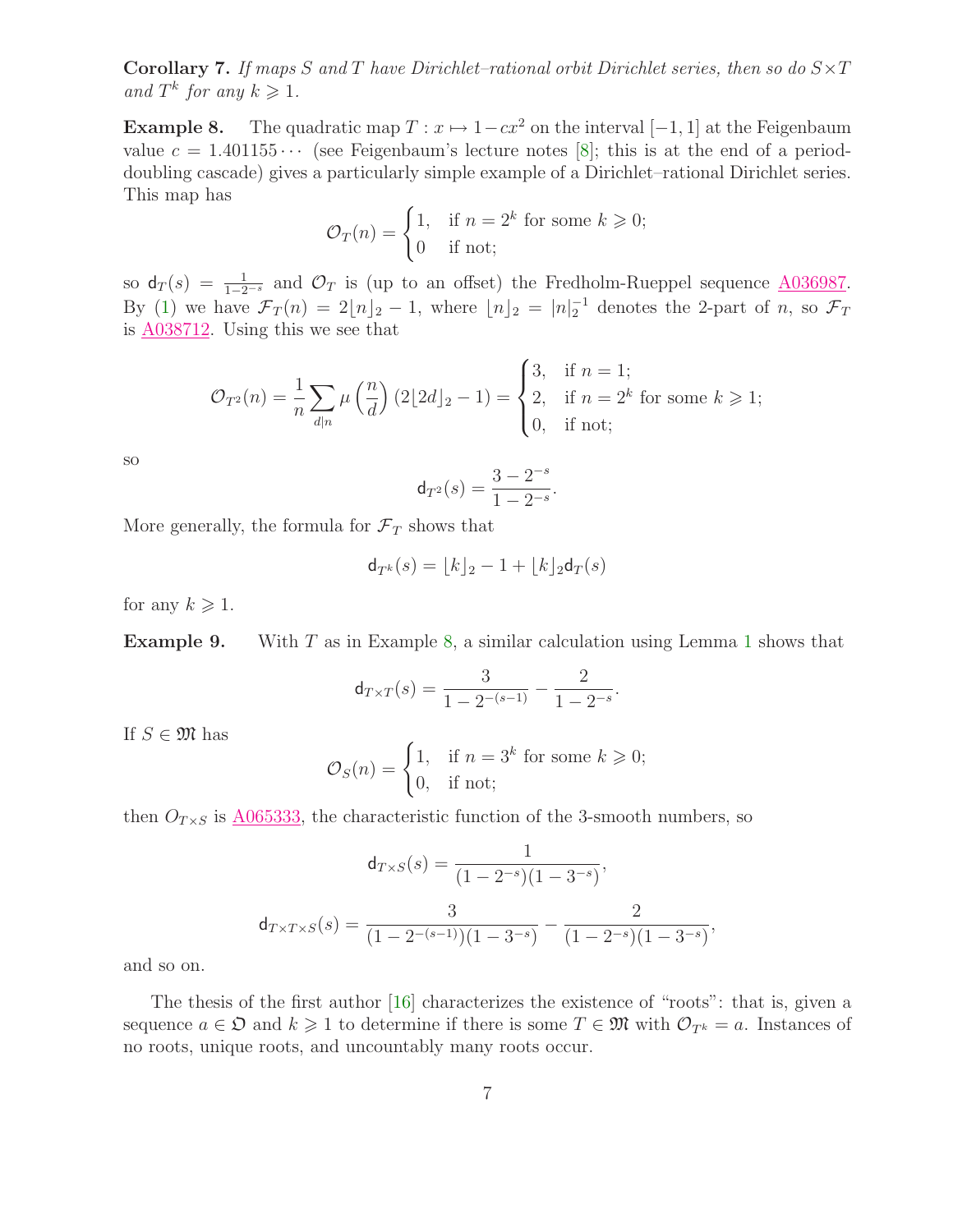### 3 Multiplicative sequences

Multiplicative sequences in  $\mathfrak D$  are particularly easy to work with, and in this section we describe simple examples of such sequences, and some properties of their product systems. In particular, we show how simple orbit sequences may factorize (that is, be the orbit sequence of the product of two maps) in many different ways. Since  $\mathcal{F}_T$  and  $\mathcal{O}_T$  are related by convolution with  $\mu$  and multiplication by n, it is clear that  $\mathcal{F}_T$  is multiplicative if and only if  $\mathcal{O}_T$  is multiplicative. The next lemma is equally straightforward; we include the proof to illustrate how the correspondence between  $\mathcal{F}_T$  and  $\mathcal{O}_T$  may be exploited.

**Lemma 10.** If any two of  $\mathcal{O}_T$ ,  $\mathcal{O}_S$  and  $\mathcal{O}_{T \times S}$  are multiplicative, then so is the third.

*Proof.* Assume the first two are multiplicative and  $gcd(m, n) = 1$ . Then

$$
\mathcal{O}_{T \times S}(mn) = \frac{1}{mn} \sum_{d \mid mn} \mu(\frac{mn}{d}) \mathcal{F}_{T \times S}(d) = \frac{1}{mn} \sum_{d \mid m} \sum_{d' \mid n} \mu(\frac{m}{d}) \mu(\frac{n}{d'}) \mathcal{F}_{T}(dd') \mathcal{F}_{S}(dd')
$$
  

$$
= \frac{1}{mn} \sum_{d \mid m} \sum_{d' \mid n} \mu(\frac{m}{d}) \mu(\frac{n}{d'}) \mathcal{F}_{T}(d) \mathcal{F}_{T}(d') \mathcal{F}_{S}(d) \mathcal{F}_{S'}(d')
$$
  

$$
= \frac{1}{mn} \sum_{d \mid m} \sum_{d' \mid n} \mu(\frac{m}{d}) \mu(\frac{n}{d'}) \mathcal{F}_{T \times S}(d) \mathcal{F}_{T \times S}(d') = \mathcal{O}_{T \times S}(m) \mathcal{O}_{T \times S}(n).
$$

Now assume that  $\mathcal{O}_S$  is not multiplicative while  $\mathcal{O}_T$  is, and choose  $m, n$  of minimal product with the property that  $gcd(m, n) = 1$  and  $\mathcal{O}_S(mn) \neq \mathcal{O}_S(m) \mathcal{O}_S(n)$ . Then, by construction, if  $ab < mn$  and  $gcd(a, b) = 1$  we have  $\mathcal{O}_S(ab) = \mathcal{O}_S(a) \mathcal{O}_S(b)$ , so we must have  $\mathcal{F}_S(mn) \neq \mathcal{F}_S(m) \mathcal{F}_S(n)$ . If  $mn = 1$  then

$$
\mathcal{O}_{T\times S}(1) = \mathcal{F}_{T\times S}(1) = \mathcal{F}_T(1) \mathcal{F}_S(1) = \mathcal{O}_T(1) \mathcal{O}_S(1) = \mathcal{O}_S(1) \neq 1,
$$

so  $\mathcal{O}_{T\times S}$  is not multiplicative. If  $mn > 1$  then a calculation gives

$$
\mathcal{O}_{T \times S}(mn) = \frac{1}{mn} \sum_{\substack{d|m, d'|n, \\ dd' < mn}} \mu(\frac{mn}{dd'}) \mathcal{F}_{T \times S}(dd') + \frac{1}{mn} \mathcal{F}_{T \times S}(mn)
$$
\n
$$
= \frac{1}{m} \sum_{d|m} \mu(\frac{m}{d}) \mathcal{F}_{T \times S}(d) \cdot \frac{1}{n} \sum_{d'|n} \mu(\frac{n}{d'}) \mathcal{F}_{T \times S}(d')
$$
\n
$$
- \frac{1}{mn} \mathcal{F}_{T \times S}(m) \mathcal{F}_{T \times S}(n) + \frac{1}{mn} \mathcal{F}_{T \times S}(mn)
$$
\n
$$
= \mathcal{O}_{T \times S}(m) \mathcal{O}_{T \times S}(n) - \frac{1}{mn} \mathcal{F}_{T}(mn) \underbrace{\mathcal{F}_{S}(m) \mathcal{F}_{S}(n)}_{\neq \mathcal{F}_{S}(mn)}
$$
\n
$$
\neq \mathcal{O}_{T \times S}(m) \mathcal{O}_{T \times S}(n)
$$

since  $\mathcal{F}_T(mn) \geq \mathcal{F}_T(1) = 1$ , so  $\mathcal{O}_{T \times S}$  is not multiplicative.

This gives a bijective proof of [\(3\)](#page-3-2) as follows. Write  $\ell(n)$  for the number of primitive lattices of index n in  $\mathbb{Z}^2$ , so that [\(3\)](#page-3-2) is equivalent to the statement

$$
\mathcal{O}_{T\times T}(n) = \sum_{d|n} \ell(d).
$$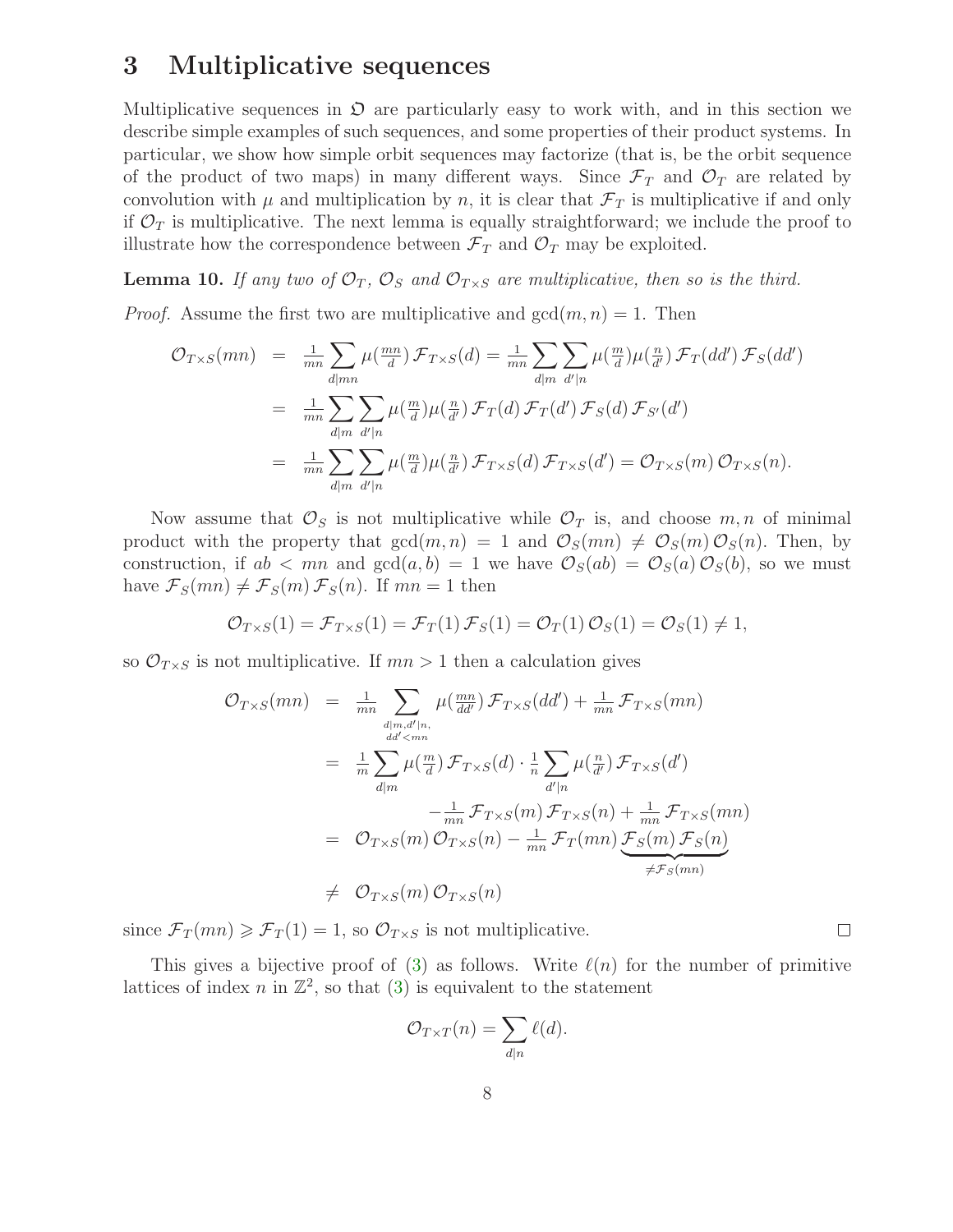Both sides of this equation are multiplicative, so it is enough to prove this for  $n = p^r$  a prime power. The primitive lattices of index  $p^j$  in  $\mathbb{Z}^2$  are in one-to-one correspondence with

$$
\left\{ \begin{bmatrix} a & b \\ 0 & c \end{bmatrix} \mid ac = p^j, \ a, c \geq 1, \ 0 \leq b < p^j, \ \gcd(a, b, c) = 1 \right\}.
$$

It follows that  $\sum_{d|p^r} \ell(d) = p^r + 2 \sum_{j=0}^{r-1} p^j$ , in agreement with the formula for  $\mathcal{O}_{T \times T}(p^r)$ . Write  $\mathbb P$  for the set of all prime numbers, and for a subset  $P \subseteq \mathbb P$  write  $P^c = \mathbb P \setminus P$ .

<span id="page-8-0"></span>**Example 11.** For any set P of primes, define  $s_P \in \mathfrak{O}$  by

$$
s_P(n) = \begin{cases} 0, & \text{if } p|n \text{ for some } p \in P; \\ 1, & \text{if not.} \end{cases}
$$

**Lemma 12.** If T is a map with  $\mathcal{O}_T = s_P$  and  $k \geq 1$ , then

$$
\mathcal{O}_n(T^k) = \begin{cases} \prod_{p \in Q, p \mid n} p^{a_p} \cdot \prod_{p \in Q, p \nmid n} \sigma(p^{a_p}) & \text{if } p \nmid n \text{ for all } p \in P; \\ 0 & \text{if } p \mid n \text{ for some } p \in P, \end{cases}
$$

where  $k = \prod$ p∈P  $p^{a_p} \cdot \prod$ p∈Q  $p^{a_p}$  with  $P \cap Q = \emptyset$  is the prime decomposition of k.

*Proof.* Let  $J \subseteq P \cup Q$  and  $I \subseteq Q$ . Then

$$
\mathcal{O}_{T^k}(n) = \sum_{d|\mathbf{p}_J^{a_J}} (k/d) \mathcal{O}_T(kn/d)
$$
  
\n(where  $p \nmid n$  for  $p \in J$ ,  $p|n$  for  $p \in (P \cup Q) \setminus J$ )  
\n
$$
= \sum_{d|\prod_{p\nmid n} p^{a_p}} \prod_{p \in Q} (p^{a_p}/d) \mathcal{O}_T(p^{a_p}n/d),
$$

showing the second case. If  $p \nmid n$  for  $p \in I$ ,  $p|n$  for  $p \in Q \setminus I$  and  $p \nmid n$  for any  $p \in P$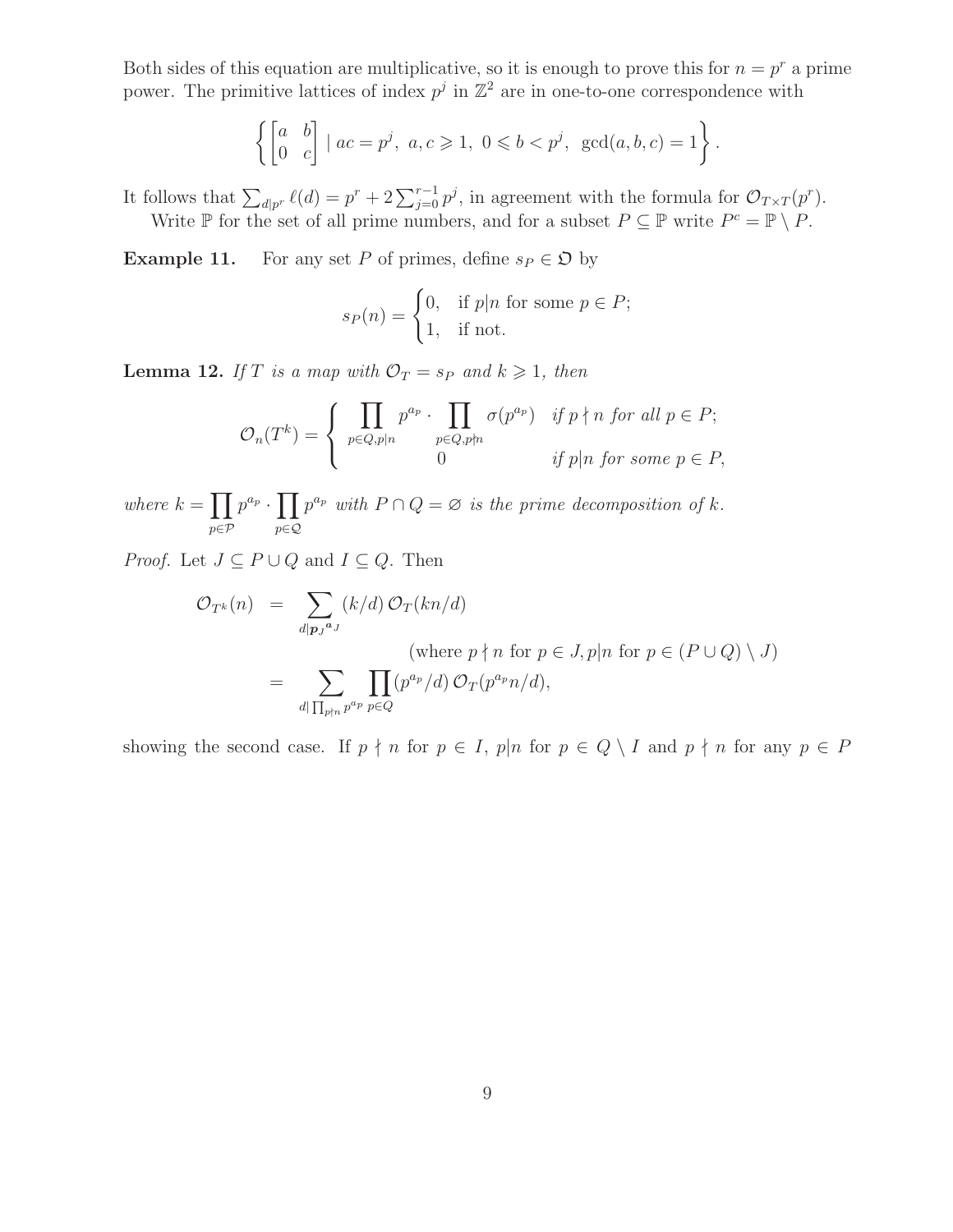then  $\mathcal{O}_T(p^{a_p}n/d)=1$ , so

$$
\mathcal{O}_{T^{k}}(n) = \sum_{d|\prod_{p \nmid n} p^{a_{p}}} \prod_{p \in Q} (p^{a_{p}}/d)
$$
  
\n
$$
= \left( \prod_{p \in Q} p^{a_{p}} \right) \sum_{d|\prod_{p \nmid n} p^{a_{p}}} 1/d
$$
  
\n
$$
= \prod_{p \in Q} p^{a_{p}} \left( \sum_{d|\prod_{p \nmid n} p^{a_{p}}} d/\prod_{p \nmid n} p^{a_{p}} \right)
$$
  
\n
$$
= \sum_{d|\prod_{p \nmid n} p^{a_{p}}} \left( d/\prod_{p \nmid n} p^{a_{p}} \right) \prod_{p \nmid n} p^{a_{p}} \prod_{p | n} p^{a_{p}}
$$
  
\n
$$
= \prod_{p | n} p^{a_{p}} \left( \prod_{p \nmid n} \sum_{d | p^{a_{p}}} d \right)
$$
  
\n
$$
= \prod_{p \in Q} p^{a_{p}} \cdot \prod_{p \in Q} \sigma(p^{a_{p}}),
$$

showing the first case.

It is clear from Lemma [1](#page-3-0) that if  $\mathcal{O}_S = s_P$  and  $\mathcal{O}_T = s_{P^c}$  then  $\mathcal{O}_{T \times S} = \zeta$ , so the sequence  $\zeta$  factorizes in uncountably many ways into the orbit count of two combinatorially distinct systems. Indeed, these sequences provide the *only* combinatorial factorization of  $\zeta$ into the orbit count of the product of two systems.

**Proposition 13.** If S and T are maps with  $\mathcal{O}_{S \times T} = \zeta$ , then there is a set  $P \subseteq \mathbb{P}$  for which  $\mathcal{O}_T = s_p$  and  $\mathcal{O}_S = s_{P^c}$ .

*Proof.* It is clear from Lemma [1](#page-3-0) that  $\mathcal{O}_S$  and  $\mathcal{O}_T$  take values in  $\{0,1\}$ , and moreover that  $\{\mathcal{O}_S(p), \mathcal{O}_T(p)\} = \{0, 1\}$  for  $p \in \mathbb{P}$ . Fix a pair of maps satisfying the hypothesis, and let  $P = \{p \in \mathbb{P} \mid \mathcal{O}_T(p) = 0\}$ , so that  $P^c = \{p \in \mathbb{P} \mid \mathcal{O}_S(p) = 0\}.$ 

Assume that  $p|n$  for some  $p \in P$ , so that  $\mathcal{O}_T(p) = 0$  and  $\mathcal{O}_S(p) = 1$ . If  $\mathcal{O}_T(n) = 1$ , then

$$
1 = \sum_{\text{lcm}(d,d')=n} \gcd(d,d') \mathcal{O}_T(d) \mathcal{O}_S(d') \geqslant p,
$$

which is impossible, so  $\mathcal{O}_T(n) = 0$ . By symmetry, if  $p|n$  for some  $p \in P^c$ , then  $\mathcal{O}_S(n) = 0$ . Now if  $n \neq 1$  is not divisible by any  $p \in P$ , then

$$
1 = \sum_{\text{lcm}(d,d')=n} \gcd(d,d') \mathcal{O}_T(d) \mathcal{O}_S(d')
$$
  
= 
$$
\sum_{\substack{\text{lcm}(d,d')=n, \\ \mathcal{D}(d) \subseteq P^c, \mathcal{D}(d') \subseteq P}} \gcd(d,d') \mathcal{O}_T(d) \mathcal{O}_S(d')
$$
  
= 
$$
\mathcal{O}_T(n) \sum_{d'|n} d' \mathcal{O}_S(d'),
$$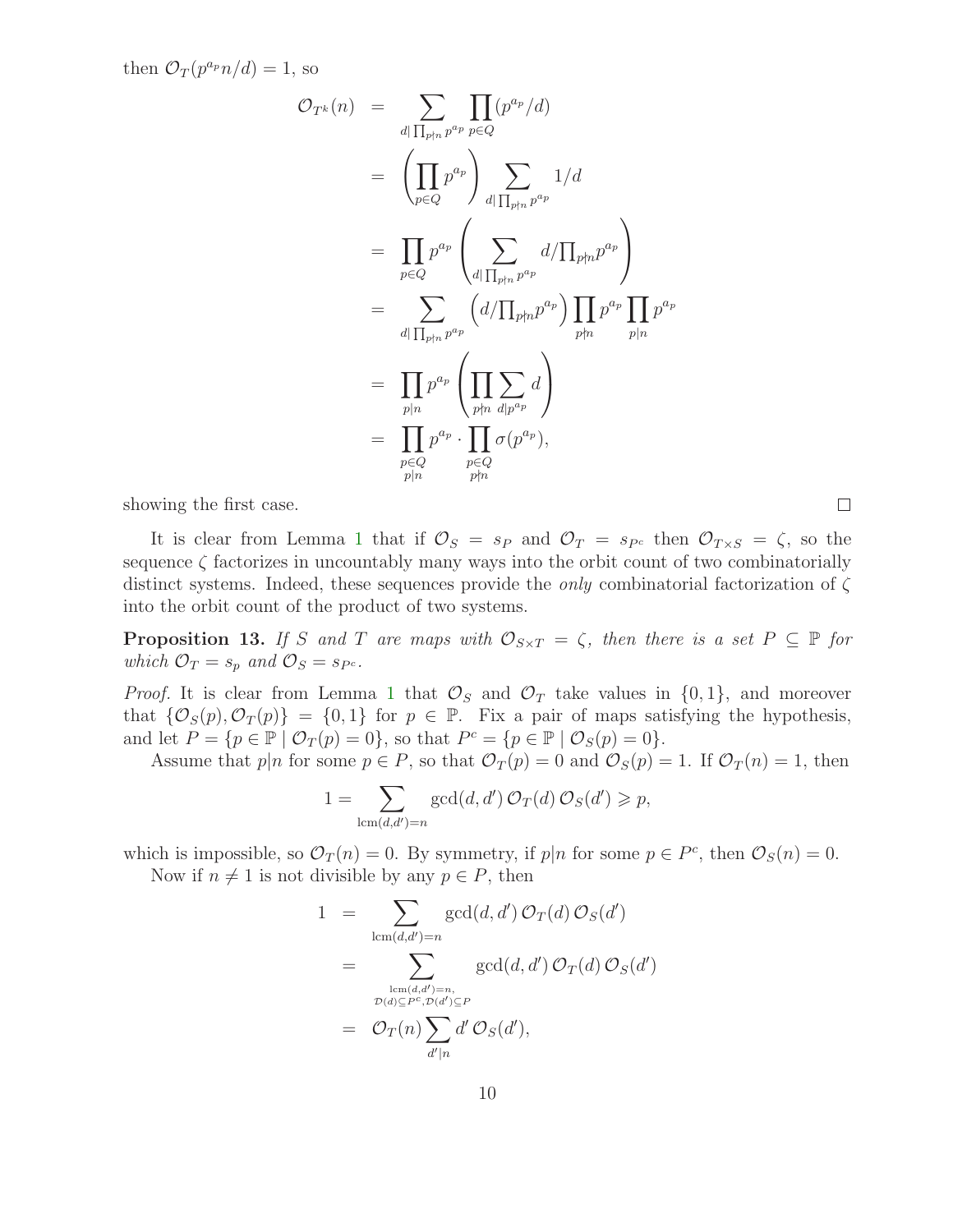so  $\mathcal{O}_T(n) = 1$ . It follows that  $\mathcal{O}_T = s_P$ , and by symmetry  $\mathcal{O}_S = s_{P^c}$  as required.

Products of the systems in Example [11](#page-8-0) enjoy remarkable combinatorial properties, illustrated in the examples below. The calculations in the examples all follow from the next lemma. Let  $S \subseteq \mathbb{P}$  be a set of primes. Write  $|n|_S$  for the S-part of n, that is

$$
\lfloor n \rfloor_S = \prod_{p \in S} |n|_p^{-1}.
$$

Write  $gcd(n, S)$  as shorthand for  $gcd(n, \prod_{p \in S} p)$ .

Lemma 14. For any set  $S \subseteq \mathbb{P}$ ,

<span id="page-10-1"></span>
$$
\sum_{n\geqslant 1} \frac{\lfloor n \rfloor_S}{n^s} = \zeta(s) \prod_{p \in S} \left( \frac{p^s - 1}{p^s - p} \right). \tag{6}
$$

<span id="page-10-0"></span>Proof. Recall that

$$
\sum_{n \ge 1, \gcd(n, S) = 1} \frac{1}{n^s} = \prod_{p \in S} (1 - p^{-s}) \zeta(s).
$$
 (7)

Write  $S = \{p_1, \dots\}$ . Then, writing  $n = p_1^{a_1} \cdots p_r^{a_r} m$  with  $gcd(m, S) = 1$ ,

$$
\sum_{n\geqslant 1} \frac{\lfloor n \rfloor_S}{n^s} = \sum_{\gcd(m,S)=1} \sum_{a_1\geqslant 0} \cdots \sum_{a_r\geqslant 0} \frac{p_1^{a_1} \cdots p_r^{a_r}}{(p_1^{a_1} \cdots p_r^{a_r})^{s} m^s}
$$
  

$$
= \sum_{\gcd(m,S)=1} \frac{1}{m^s} \sum_{a_2\geqslant 0} \cdots \sum_{a_r\geqslant 0} \frac{p_2^{a_2} \cdots p_r^{a_r}}{(p_2^{a_2} \cdots p_r^{a_r})^{s}} \sum_{a_1\geqslant 0} \frac{1}{(p_1^{a_1})^{s-1}}
$$
  

$$
= \sum_{\gcd(m,S)=1} \frac{1}{m^s} \sum_{a_2\geqslant 0} \cdots \sum_{a_r\geqslant 0} \frac{p_2^{a_2} \cdots p_r^{a_r}}{(p_2^{a_2} \cdots p_r^{a_r})^{s}} \left(\frac{1}{1-p_1^{-(s-1)}}\right),
$$

so by induction we have

$$
\sum_{n\geqslant 1} \frac{\lfloor n \rfloor_S}{n^s} = \sum_{\gcd(m,S)=1} \frac{1}{m^s} \prod_{p\in S} \left( \frac{1}{1 - p^{-(s-1)}} \right)
$$

$$
= \zeta(s) \prod_{p\in S} \left(1 - p^{-s}\right) \frac{1}{1 - p^{-(s-1)}}
$$

since I can write  $\sum_{\gcd(m,S)=1}$  as  $(1-p_1^{-s}) \sum_{\gcd(m,S\setminus\{p_1\})=1}$  as in [\(7\)](#page-10-0), as required.

Notice that [\(6\)](#page-10-1) interpolates between  $\zeta(s)$  (when  $S = \emptyset$ ) and  $\zeta(s-1)$  (when  $S = \mathbb{P}$ ). Of course how the abscissa of convergence moves from 1 at  $S = \emptyset$  to 2 at  $S = \mathbb{P}$  is rather subtle. A similar argument gives the following.

<span id="page-10-2"></span>**Lemma 15.** Let  $S$  be a set of primes. Then

$$
a_{S,n} = \prod_{p \in S} \left(\frac{1}{p-1}\right) \left(\frac{p+1}{|n|_p} - 2\right)
$$

 $\Box$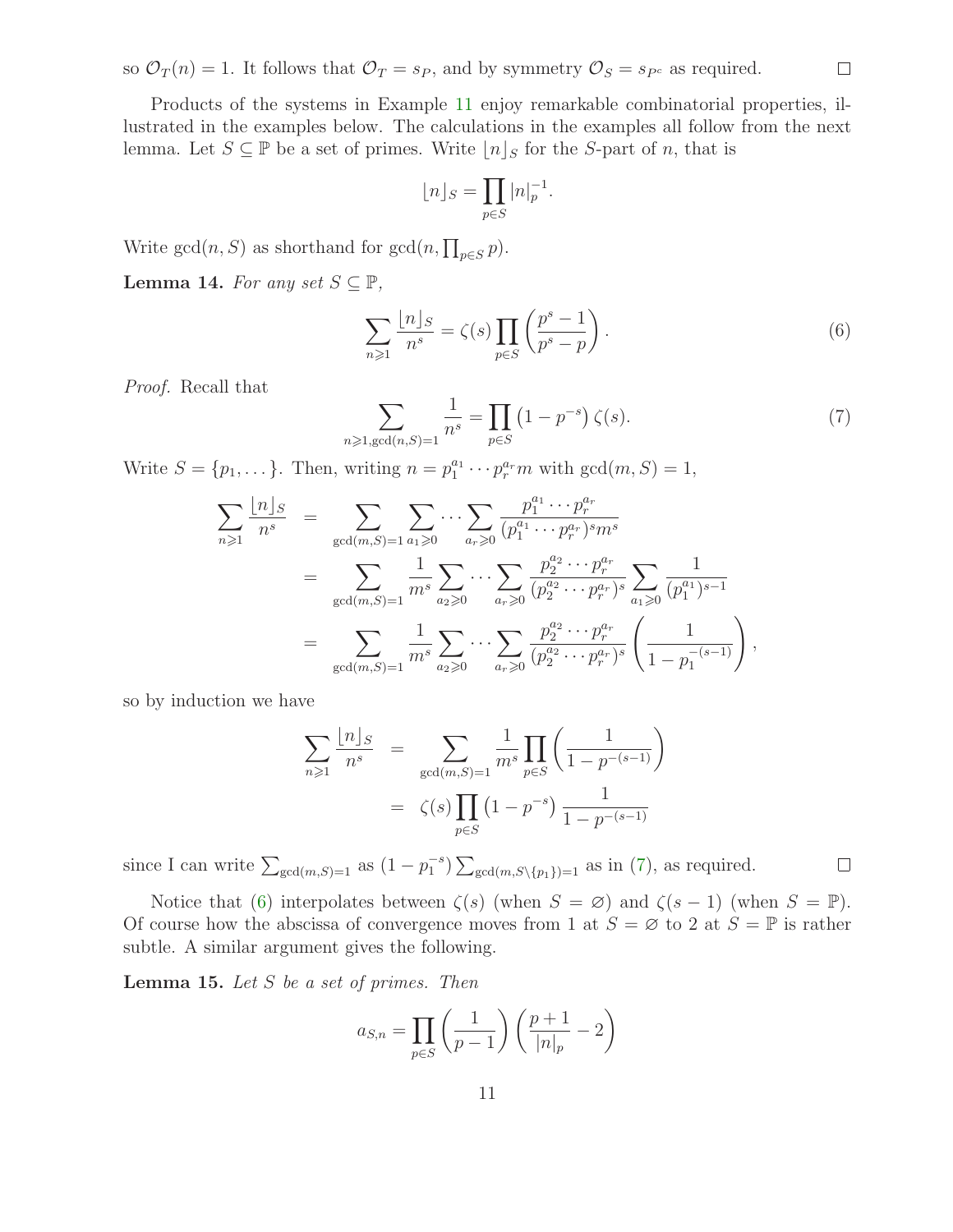for all  $n \geq 1$  if and only if

<span id="page-11-1"></span>
$$
\sum_{n\geqslant 1} \frac{a_{S,n}}{n^s} = \zeta(s) \prod_{p\in S} \frac{p^s + 1}{p^s - p}.
$$

*Proof.* First, if  $q \notin S$  and  $gcd(m, q) = 1$ , then

$$
a_{S,mq^k} = a_{S,m} \tag{8}
$$

<span id="page-11-2"></span>for all  $k \geq 0$ , since  $|q|_p = 1$  for all  $p \in S$ . Second, we have an extension of the identity [\(7\)](#page-10-0): if  $q \notin S$ , then

$$
\sum_{m \ge 1, \gcd(m,q)=1} \frac{a_{S,m}}{m^s} = (1 - q^{-s}) \sum_{n \ge 1} \frac{a_{S,n}}{n^s}
$$
(9)

by the usual argument and [\(8\)](#page-11-1). We now prove the lemma by induction on the cardinality of S. Assume we have the lemma for some set S, and assume that  $q \notin S$ . Write  $S' = S \cup \{q\}$ , and notice that

$$
\sum_{n\geqslant 1} \frac{a_{S',n}}{n^s} = \sum_{n\geqslant 1} \frac{\frac{1}{q-1} \left(\frac{q+1}{|n|_q} - 2\right) a_{S,n}}{n^s}
$$
\n
$$
= \left(\frac{q+1}{q-1}\right) \sum_{n\geqslant 1} \frac{a_{S,n}/|n|_q}{n^s} - \frac{2}{q-1} \sum_{n\geqslant 1} \frac{a_{S,n}}{n^s}
$$
\n
$$
= \left(\frac{q+1}{q-1}\right) \sum_{m\geqslant 1, \text{gcd}(m,q)=1} \sum_{k\geqslant 0} \frac{q^k a_{S,mq^k}}{(q^k)^s m^s} - \frac{2}{q-1} \sum_{n\geqslant 1} \frac{a_{S,n}}{n^s}
$$
\n
$$
= \left(\frac{q+1}{q-1}\right) \sum_{m\geqslant 1, \text{gcd}(m,q)=1} \frac{a_{S,m}}{m^s} \sum_{k\geqslant 0} \frac{1}{(q^k)^{s-1}} - \frac{2}{q-1} \sum_{n\geqslant 1} \frac{a_{S,n}}{n^s}
$$
\nby (8)\n
$$
= \frac{q+1}{q-1} \left(1-q^{-s}\right) \frac{1}{1-q^{1-s}} \sum_{n\geqslant 1} \frac{a_{S,n}}{n^s} - \frac{2}{q-1} \sum_{n\geqslant 1} \frac{a_{S,n}}{n^s}
$$
\nby (9).

So if we write  $\phi(s) = \sum_{n \geqslant 1}$  $a_{S,n}$  $\frac{dS,n}{n^s}$ , then

$$
\sum_{n\geqslant 1} \frac{a_{S',n}}{n^s} = \phi(s) \left( \left( \frac{q+1}{q-1} \right) (1-q^{-s}) \left( \frac{1}{1-q^{1-s}} \right) - \frac{2}{q-1} \right)
$$

$$
= \phi(s) \left( \frac{q^s+1}{q^s-q} \right),
$$

showing the lemma for the set S'. All that remains is to check the case of a singleton  $S = \{p\},\$ which is easy.  $\Box$ 

<span id="page-11-0"></span>**Example [1](#page-3-0)6.** If  $\mathcal{O}_S = s_P$  and  $\mathcal{O}_T = \zeta$  then, by Lemmas 1 and [15,](#page-10-2)

$$
\mathsf{d}_{S \times T}(s) = \prod_{p \in P} \left( \frac{1 - p^{1-s}}{1 + p^{-s}} \right) \frac{\zeta^2(s)\zeta(s-1)}{\zeta(2s)} = \zeta(s) \prod_{p \notin P} \frac{1 + p^{-s}}{1 - p^{1-s}}
$$

.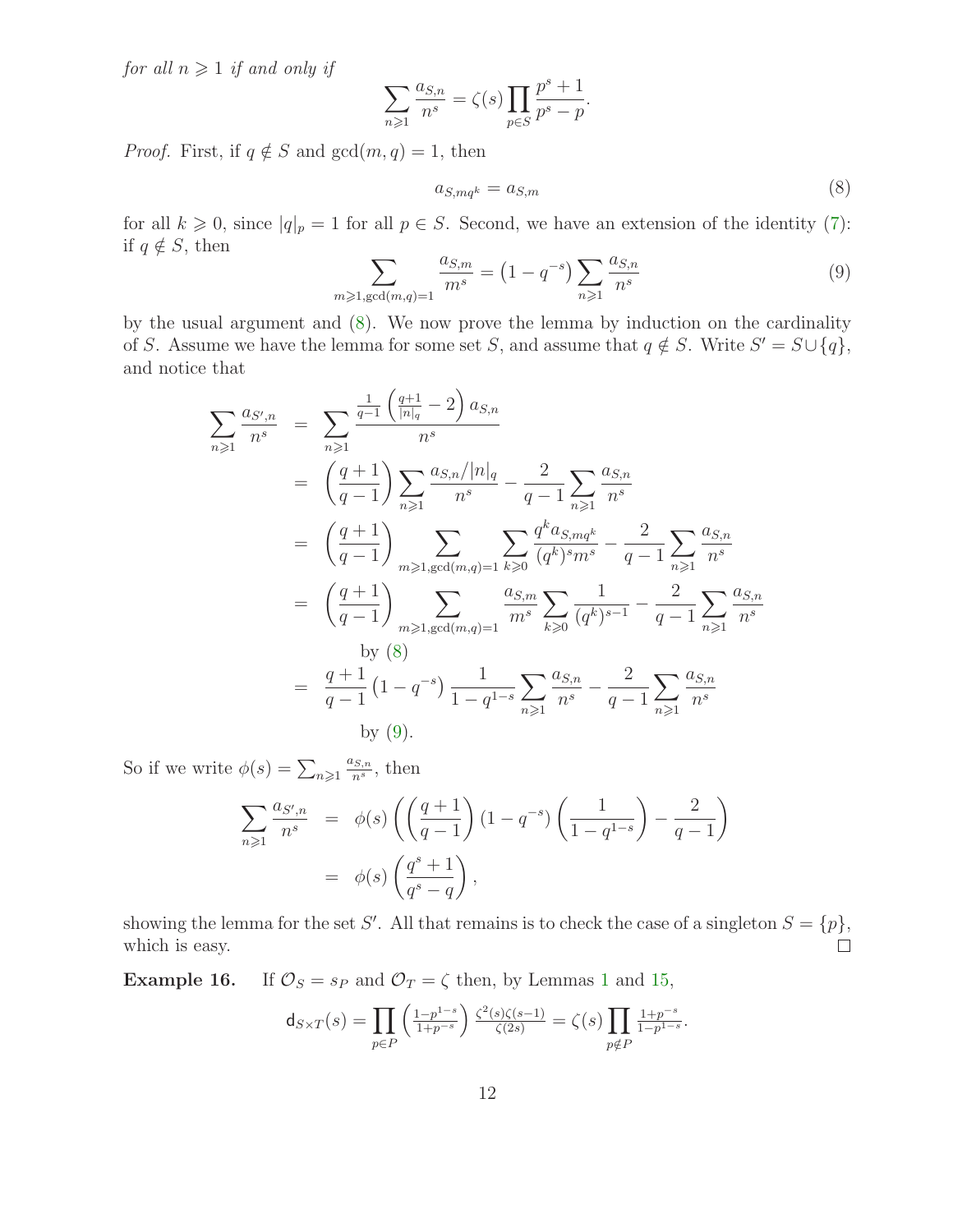**Example 17.** Taking  $P = \{2\}$ ,  $\mathcal{O}_S = s_P$ ,  $\mathcal{O}_T = \zeta$  again, we have

$$
\mathsf{d}_{S\times T}(s)=\left(\tfrac{1-2^{1-s}}{1+2^{-s}}\right)\tfrac{\zeta^2(s)\zeta(s-1)}{\zeta(2s)}.
$$

The sequence  $\mathcal{O}_{S\times T} = (1, 1, 5, 1, 7, 5, 9, 1, 17, \dots)$  is  $\underline{\text{A}035109}$ , which arises in work of Baake and Moody [\[2,](#page-18-6) Eq. (5.10)], where it is shown to count the elements of  $\mathbb{Z}^3$  with m distinct colours so that one colour occupies a similarity sublattice of index  $m$  while the other colours code the cosets.

**Example 18.** Let  $d_S(s) = \zeta(s - a)$  and  $d_T(s) = \zeta(s - b)$ . Then a calculation shows that

$$
\mathcal{O}_{S \times T}(n) = \frac{1}{n} \sum_{d|n} \mu(n/d) \sigma_{a+1}(d) \sigma_{b+1}(d)
$$

(the details are in  $[16]$ ), so Ramanujan's formula gives

$$
\mathsf{d}_{S \times T}(s) = \frac{\zeta(s-a)\zeta(s-b)\zeta(s-a-b-1)}{\zeta(2s-a-b)}.
$$

These examples give an indication of how analytic properties of  $d_S$  and  $d_T$  relate to those of  $d_{T^k}$  and  $d_{S\times T}$ , and this is pursued in [\[16\]](#page-19-0).

#### 4 Counting in orbit monoids

Counting in  $\mathcal{G}_T$  involves counting additive partitions, with two changes: some parts may be missing (that is, a "restricted" additive partition) and some parts may come in several versions. Thus the sequence  $\mathcal{G}_T$  is the *Euler transform* of the sequence  $\mathcal{O}_T$  (see Sloane and Plouffe [\[18,](#page-19-3) pp. 20–22]).

**Lemma 19.** For any map  $T \in \mathfrak{M}$ ,

<span id="page-12-0"></span>
$$
1 + \sum_{n=1}^{\infty} \mathcal{G}_T(n) s^n = \prod_{i=1}^{\infty} (1 - s^i)^{-\mathcal{O}_T(i)} = \zeta_T(s)
$$
 (10)

<span id="page-12-1"></span>and

$$
n\mathcal{G}_T(n) - \mathcal{F}_T(n) - \sum_{k=1}^{n-1} \mathcal{F}_T(k)\mathcal{G}_T(n-k) = 0
$$
\n(11)

for all  $n \geqslant 1$ .

*Proof.* The first equality in [\(10\)](#page-12-0) is clear, since the coefficient of  $s^n$  in the right-hand side counts partitions of n into parts i with multiplicity  $\mathcal{O}_T(i)$ ; the second equality is the usual Euler product expansion of the dynamical zeta function. The recurrence relation [\(11\)](#page-12-1) may be seen by expanding the zeta function as

$$
1 + \sum_{n=1}^{\infty} \mathcal{G}_T(n) s^n = \sum_{k=0}^{\infty} \frac{1}{k!} \left( \sum_{n=1}^{\infty} \mathcal{F}_T(n) \frac{s^n}{n} \right)^k
$$

and verifying that [\(11\)](#page-12-1) satisfies this relation.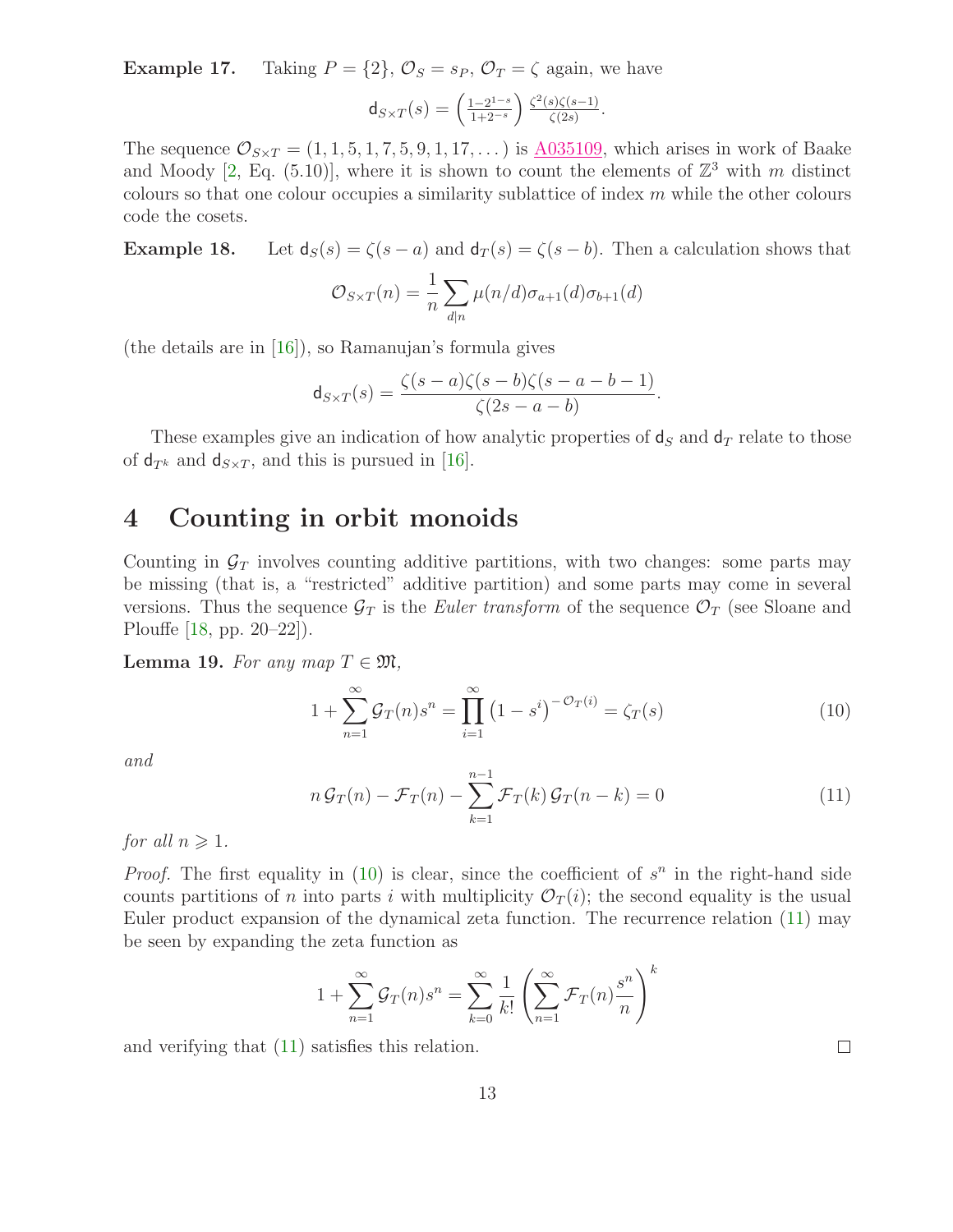Thus the categories  $\mathfrak{F}, \mathfrak{O}$  and  $\mathfrak{G}$  are related as follows,



and we indicate in this section how various growth properties of any one sequence relate to growth properties of the others, mostly by pointing out how these quantities arise in abstract analytic number theory. These results extend those of Puri and Ward [\[17\]](#page-19-1) concerning relations between growth in  $\mathcal{F}_T$  and in  $\mathcal{O}_T$ , and some related asymptotic results are discussed in the paper of Baake and Neumärker  $[3]$ . Before listing these, we discuss some of the statements. It is often possible to estimate  $\mathcal{F}_T(n)$  (or even to have a closed formula for  $\mathcal{F}_T(n)$ ), and a reasonable combinatorial replacement for "hyperbolicity" is the assumption [\(12\)](#page-13-0) of a uniform exponential growth rate in  $\mathcal{F}_T$ , where h plays the role of topological entropy. A similar assumption often used in abstract analytic number theory is [\(16\)](#page-14-0) (hypotheses of this shape are often called "Axiom A" or "Axiom  $A^{\sharp}$ " in number theory). The assumption  $(16)$  is weaker than  $(12)$ : it is pointed out in [\[10\]](#page-18-7) that there are arithmetic semigroups with  $\mathcal{G}_T(n)e^{-hn} - C_3$  converging to zero exponentially fast for which  $n \mathcal{F}_T(n)e^{-hn}$  does not converge. The hypothesis is weakened further in [\(17\)](#page-14-1), which is a permissive form of exponential growth rate assumption. The hypothesis [\(12\)](#page-13-0) fails for many non-hyperbolic systems. If T is a quasihyperbolic toral automorphism or a non-expansive S-integer map with S finite (see [\[4\]](#page-18-8) or Example [27\)](#page-18-9) then [\(12\)](#page-13-0) fails since the ratio  $\mathcal{F}_T(n+1)/\mathcal{F}_T(n)$  does not converge as  $n \to \infty$ . In both cases the conclusions of Theorem [20\[](#page-13-1)1] also fail (see Noorani [\[15\]](#page-19-4) and Waddington [\[20\]](#page-19-5) for the case of a quasihyperbolic toral automorphism and [\[6\]](#page-18-4) for the case of S-integer systems with S finite). As pointed out by Lindqvist and Peetre [\[14\]](#page-19-6), Meissel considered the sum  $\sum_p$ 1  $\frac{1}{p(\log p)^a}$  in 1866, and the dynamical analogue of Meissel's theorem is given in Theorem  $20\dot{[4]}$  below. In Theorem [20,](#page-13-1) [1] is proved here and  $[2]-[4]$  are simply interpretations for orbit–counting of well-known results in number theory.

<span id="page-13-1"></span>**Theorem 20.** Let  $T$  be a map in  $\mathfrak{M}$ .

[1] Assume that there are constants  $C_1 > 0, h > 0$  and  $h' < h$  with

<span id="page-13-0"></span>
$$
\mathcal{F}_T(n) = C_1 e^{hn} + \mathcal{O}(e^{h'n}).\tag{12}
$$

<span id="page-13-3"></span><span id="page-13-2"></span>Then

$$
\mathcal{O}_T(n) = \frac{C_1}{n} e^{hn} + \mathcal{O}\left(e^{h'n}/n\right),\tag{13}
$$

$$
\pi_T(N) = \frac{e^{h(N+1)}}{e^h - 1} + \mathcal{O}\left(e^{hN}/N^{3/2}\right),\tag{14}
$$

<span id="page-13-4"></span>and

$$
\mathcal{M}_T(N) = \sum_{n=1}^N \frac{\mathcal{O}_T(n)}{e^{hn}} = C_1 \sum_{n=1}^N \frac{1}{n} + C_2 + \mathcal{O}\left(e^{h''N}\right)
$$
(15)

where  $h'' = \max\{h' - h, -h/2\}$ , for some constant  $C_2$ .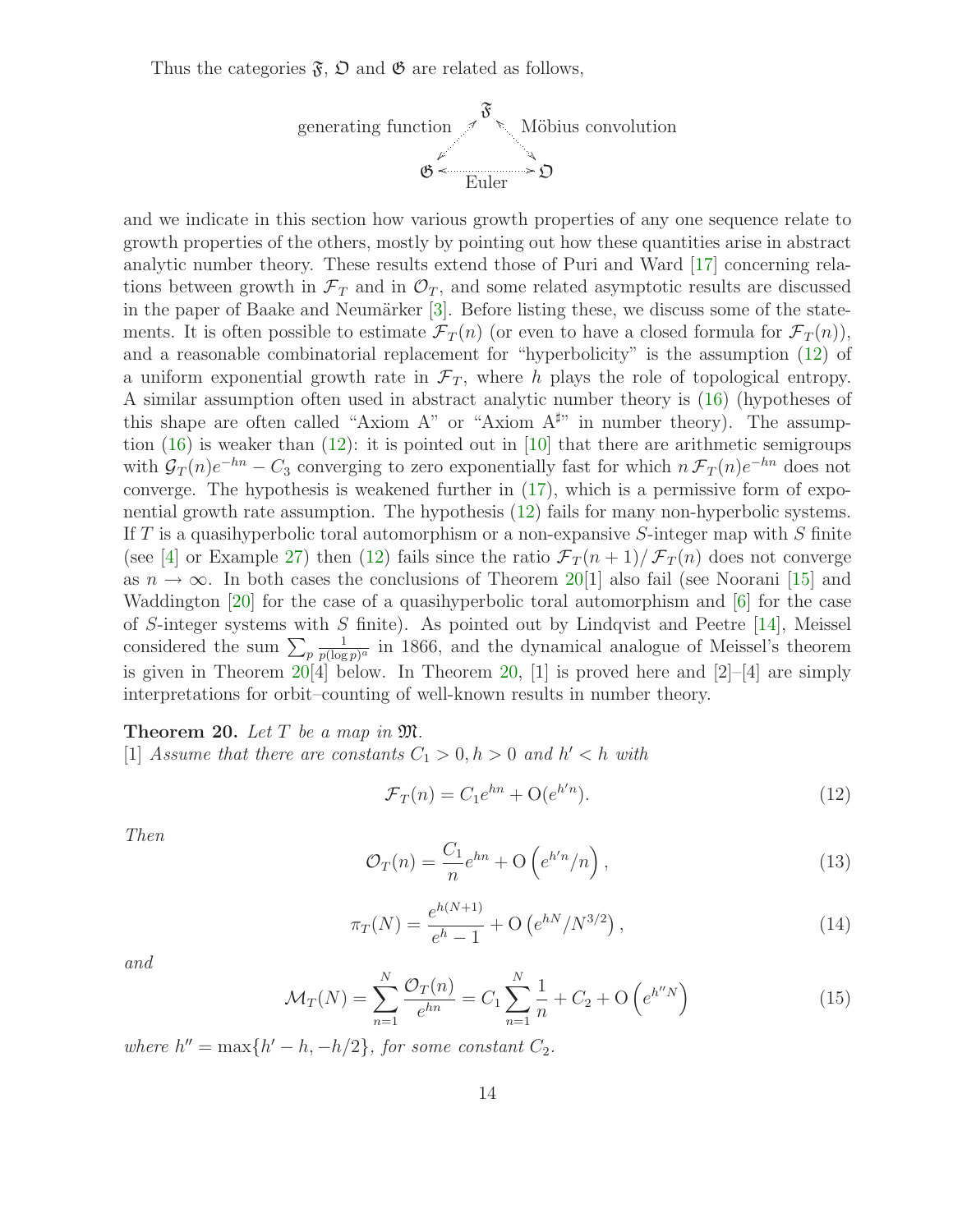[2] Assume that there are constants  $C_3 > 0, h > 0$  and  $h' < h$  with

<span id="page-14-0"></span>
$$
\mathcal{G}_T(n) = C_3 e^{hn} + \mathcal{O}(e^{h'n}).\tag{16}
$$

Then, for any  $\alpha > 1$ ,

$$
\pi_T(N) = C_4 \frac{e^{hN}}{N} + \mathcal{O}\left(e^{hN}/N^{\alpha}\right)
$$

and (equivalently)

$$
\mathcal{F}_T(N) = e^{hN} + \mathcal{O}\left(e^{hN}/N^{\alpha-1}\right).
$$

[3] Assume that there are constants  $C_5 > 0$ ,  $h > 0$  with

<span id="page-14-2"></span><span id="page-14-1"></span>
$$
\mathcal{G}_T(n) = (C_5 + r(n)) e^{hn}, \qquad (17)
$$

<span id="page-14-4"></span>where  $\sum_{n=1}^{\infty}$  $n=0$ sup  $k\geqslant n$  $|r(k)| < \infty$ . Then

$$
\sum_{n=1}^{N} \frac{n \mathcal{O}_T(n)}{e^{hn}} = N + \mathcal{O}(1); \tag{18}
$$

$$
\sum_{n=1}^{N} \frac{\mathcal{O}_T(n)}{e^{hn}} = \log N + C_6 + \mathcal{O}(1/N);
$$
\n
$$
\prod_{n=1}^{N} \left(1 - e^{-hn}\right)^{\mathcal{O}_T(n)} = \frac{C_7}{N} + \mathcal{O}(1/N^2);
$$
\n(19)

and if in addition  $\zeta_T(-e^h) \neq 0$  then, for any  $\lambda > 1$ ,

<span id="page-14-5"></span><span id="page-14-3"></span>
$$
\mathcal{O}_T(n) = \frac{e^{hn}}{n} + \mathcal{O}\left(e^{hn}/n^{\lambda}\right) \tag{20}
$$

as  $n \to \infty$ .

[4] Assume that there are constants  $C_8 > 0$ ,  $h > 0$  with

$$
\frac{\mathcal{G}_T(n)}{e^{hn}} = C_8 + \mathcal{O}\left(\frac{1}{\log(n)^{2+\varepsilon}}\right) \text{ as } n \to \infty. \tag{21}
$$

Then

$$
\sum_{k=1}^{\infty} \frac{\mathcal{O}_T(k)}{e^{hk}k^a} = \frac{1}{a} + C_9 + \mathcal{O}(a)
$$

 $as a \rightarrow 0.$ 

*Proof.* [1] The estimate [\(13\)](#page-13-2) is easy to see; it is implicit in [\[17\]](#page-19-1) and [\[21\]](#page-19-7) for example. By [\(1\)](#page-1-0), we have

$$
\mathcal{F}_T(n) \geqslant n \mathcal{O}_T(n) \geqslant \mathcal{F}_T(n) - \sum_{d|n, d < n} \mathcal{F}_T(d),
$$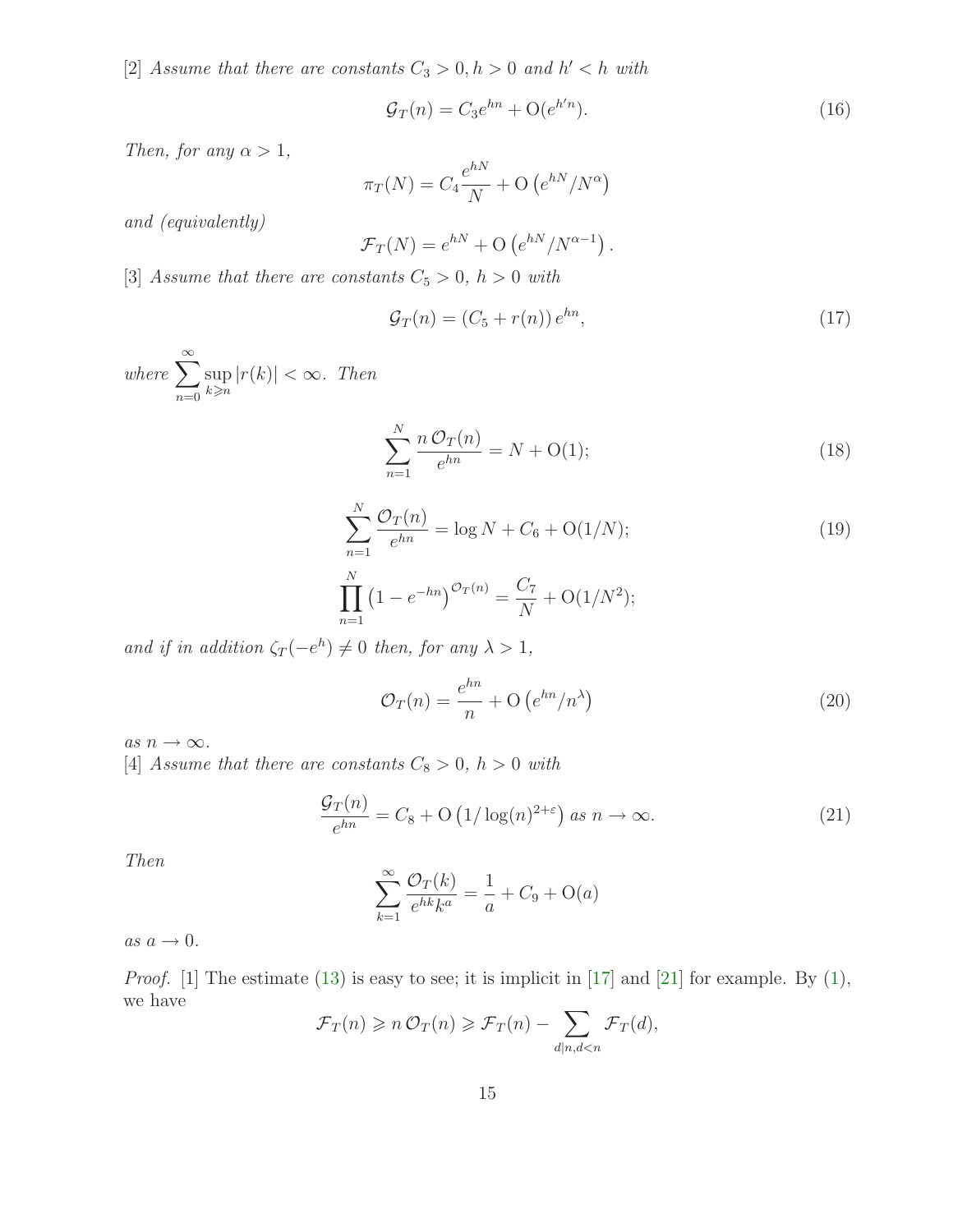$$
C_1 e^{hn} + O(e^{h'n}) \geqslant n \mathcal{O}_T(n) \geqslant C_1 e^{hn} - n \left( C_1 e^{hn/2} + O(e^{h'n/2}) \right)
$$

which gives [\(13\)](#page-13-2). The proofs of  $(14)$  – a dynamical prime number theorem – and  $(15)$  – a dynamical Mertens' theorem – use similar arguments to those in [\[5\]](#page-18-10) where a more delicate non-hyperbolic problem is studied. Turning to [\(14\)](#page-13-3), notice that [\(13\)](#page-13-2) implies that

$$
\left|\pi_T(N) - \sum_{n=1}^N \frac{C_1}{n} e^{hn}\right| = \left|\sum_{n=1}^N \mathcal{O}\left(e^{h'n}/n\right)\right| = \mathcal{O}\left(e^{h'N}\right).
$$

Now

$$
\left| \sum_{n=1}^{N} \frac{C_1}{n} e^{hn} - \sum_{n=N-k(N)}^{N} \frac{C_1}{n} e^{hn} \right| \leqslant \sum_{n=1}^{N-k(N)-1} C_1 e^{hn} = O\left(e^{h(N-k(N))}\right)
$$

where  $k(N) = \lfloor N^{1/4} \rfloor$ . Thus

$$
\sum_{n=N-k(N)}^{N} \frac{C_1}{n} e^{hn} = \frac{C_1 e^{hN}}{N} \sum_{r=0}^{k(N)} e^{-hr} (1 - \frac{r}{N})^{-1}
$$
  
= 
$$
\frac{C_1 e^{hN}}{N} \left[ \frac{e^h}{e^h - 1} - O(e^{-hk(N)}) + O\left(\sum_{r=0}^{k(N)} \frac{r}{N}\right) \right]
$$
  
= 
$$
\frac{C_1 e^{h(N+1)}}{e^h - 1} + O\left(\frac{e^{hN}}{N^2} \sum_{r=0}^{k(N)} r\right)
$$
  
= 
$$
\frac{C_1 e^{h(N+1)}}{e^h - 1} + O\left(e^{hN}/N^{3/2}\right).
$$

<span id="page-15-0"></span>Finally, notice that

$$
\frac{\mathcal{F}_T(n)}{ne^{hn}} - \frac{C_1}{n} = \frac{1}{n} \mathcal{O}\left(e^{(h-h')n}\right),\tag{22}
$$

<span id="page-15-1"></span>so

$$
\sum_{n=1}^{N} \frac{\mathcal{O}_T(n)}{e^{hn}} - C_1 \sum_{n=1}^{N} \frac{1}{n} = \sum_{n=1}^{N} \frac{1}{n} \left( \frac{\mathcal{F}_T(n)}{e^{hn}} - C_1 \right) + \sum_{n=1}^{N} \sum_{d|n,d (23)
$$

The bound [\(22\)](#page-15-0) shows that the two terms on the right-hand side of [\(23\)](#page-15-1) converge, giving [\(15\)](#page-13-4) without error term. To see the error term, notice that

$$
\left|\sum_{n=N+1}^{\infty} \frac{1}{n} \left( \frac{\mathcal{F}_T(n)}{e^{hn}} - C_1 \right) \right| \leq \sum_{n=N+1}^{\infty} \frac{1}{n} O\left(e^{(h'-h)n}\right) = O\left(e^{(h'-h)n}\right)
$$

and

$$
\left| \sum_{n=N+1}^{\infty} \frac{1}{n} \sum_{d|n,d
$$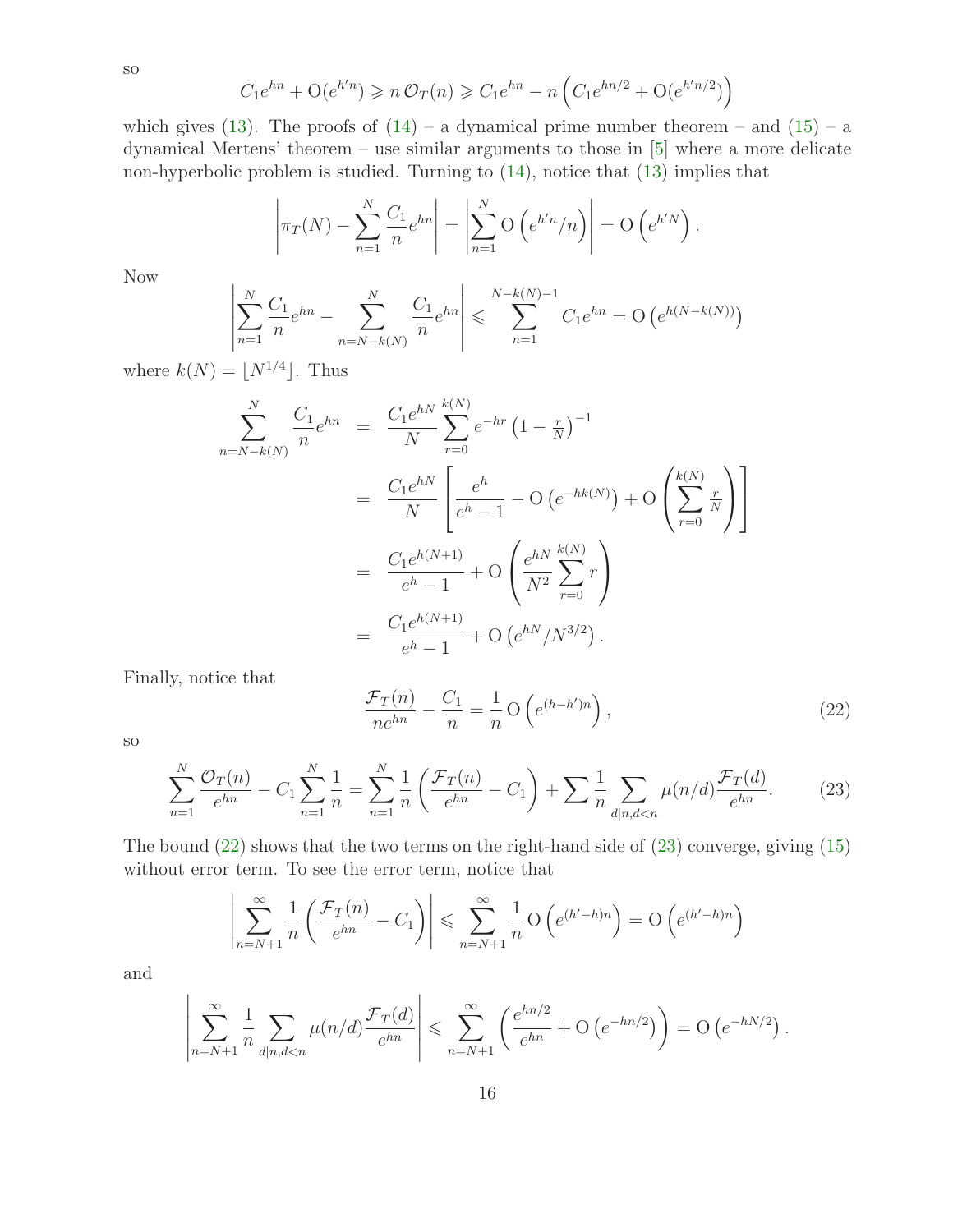[2] These are standard results from Knopfmacher [\[12,](#page-18-2) Ch. 8].

[3] The results [\(18\)](#page-14-2)–[\(20\)](#page-14-3) are shown in [\[12\]](#page-18-2) to be consequences of Knopfmacher's Axiom  $A^{\#}$ 

- in  $(17)$ ;  $(20)$  is due to Indlekofer [\[9\]](#page-18-11).
- [4] This is shown by Wehmeier [\[22\]](#page-19-8).

Standard estimates for the harmonic series allow [\(15\)](#page-13-4) to be simplified; for example under the hypothesis of Theorem [20\[](#page-13-1)1] we have

$$
\mathcal{M}_T(N) = C_1 \log N + O(1/N).
$$

Notice that the statements [\(15\)](#page-13-4) and [\(19\)](#page-14-4) are versions of what is usually called a dynamical Mertens' theorem, though they may equally be seen in more elementary terms as consequences of  $\frac{\mathcal{O}_T(n)}{e^{hn}}$  being close to  $\frac{1}{n}$  and the Euler–Maclaurin summation formula. Theorem  $20[1]$  $20[1]$  has the following kind of consequence: If T is a hyperbolic toral automorphism or mixing shift of finite type with entropy  $h$ , then

$$
\sum_{|\tau| \le n} \frac{1}{e^{h|\tau|}} = \log n + C_{10} + O(1/n)
$$

and

$$
\prod_{\tau} (1 - e^{-h|\tau|})^{-1} = \frac{C_{11}}{n} + O(1/n^2)
$$

where  $\tau$  runs over the closed orbits of T. A stronger hypothesis than [\(21\)](#page-14-5),

<span id="page-16-0"></span>
$$
\zeta_T(z) \sim \frac{C_{12}}{1 - e^h z} \tag{24}
$$

as  $z \to e^{-h}$  with  $0 < z < e^{-h}$ , is considered in [\[11\]](#page-18-12), where it is shown to give

$$
\sum_{n=1}^{N} \frac{\mathcal{O}_T(n)}{e^{hn}} = \sum_{n=1}^{N} \frac{1}{n} + C_{13} + o(1);
$$

hence

$$
\prod_{n=1}^{N} (1 - e^{hn})^{-\mathcal{O}_T(n)} = C_{12} e^{\gamma} N + o(N)
$$

<span id="page-16-1"></span>and

$$
\sum_{n=1}^{N} \frac{\mathcal{F}_T(n)}{e^{hn}} = N + o(N). \tag{25}
$$

As pointed out in [\[11\]](#page-18-12), the hypothesis [\(24\)](#page-16-0) does not permit any smaller error in [\(25\)](#page-16-1) for the following reason. For any sequence  $(w_n)$  of non-negative integers with  $\sum_{n=1}^{\infty} \frac{w_n}{n} < \infty$ , choose  $(a_n)$  with  $0 \leq a_n < n$  and  $a_n \equiv 2^n + w_n 2^n \pmod{n}$  and consider a map T with

$$
\mathcal{O}_T(n) = 1 + (2^n + w_n 2^n - a_n)/n.
$$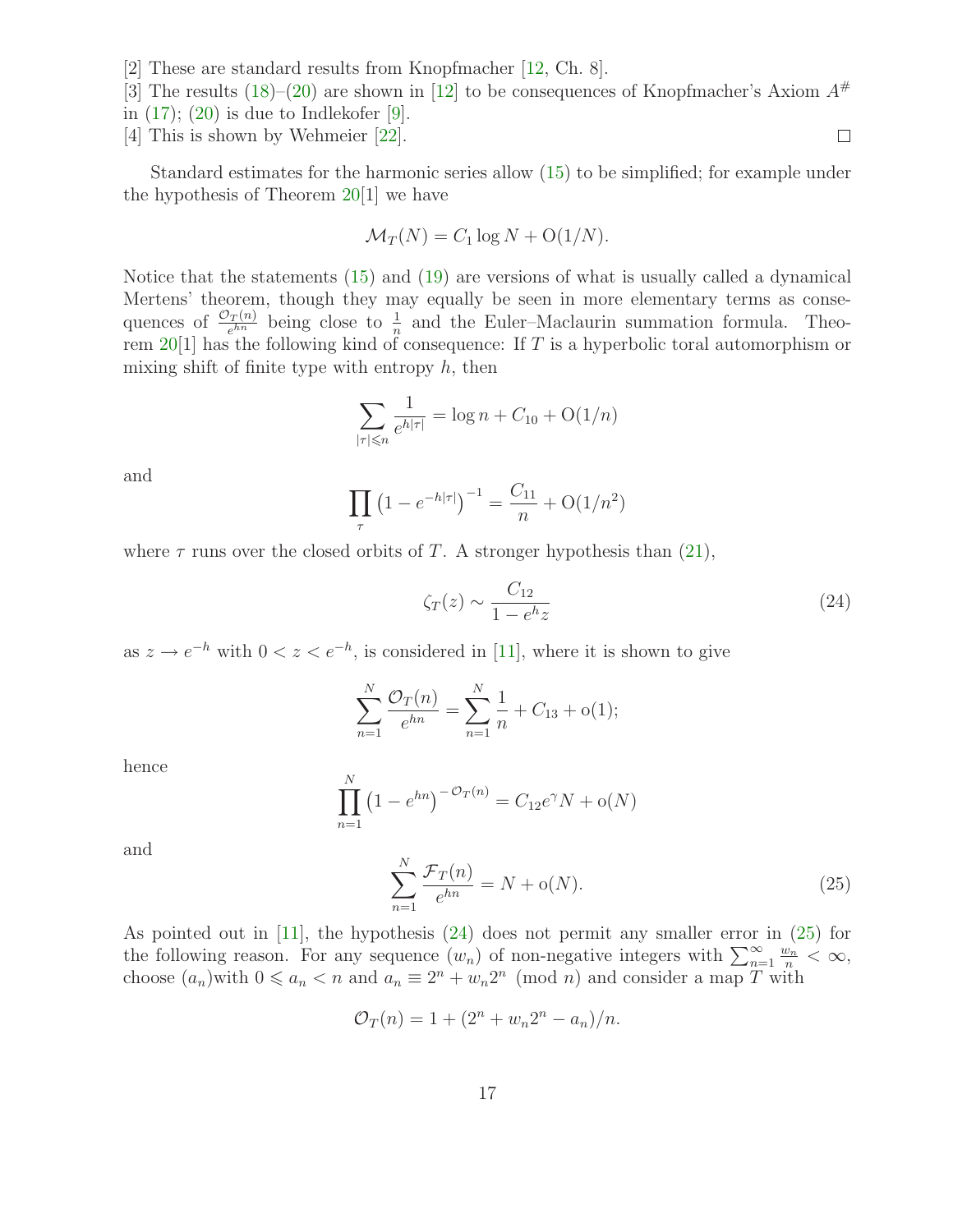This gives property  $(24)$ , and a calculation shows that the error term in  $(25)$  is as big as  $O\left(\sum_{n=1}^N w_n\right)$ .

For a map  $T \in \mathfrak{M}$  with infinitely many orbits, it is clear that  $\mathcal{G}_T$  is isomorphic to  $\sum_{\mathbb{N}} \mathbb{N}_0$ as a semigroup. The information about how many orbits  $T$  has of each length is contained in the weight function  $\partial$ , and in each example we compute the size of the level set  $\mathcal{G}_T(n)$ for each  $n \geq 1$ . If the sequence  $\mathcal{F}_T$  is a linear recurrence sequence, then the relation [\(11\)](#page-12-1) shows that  $\mathcal{G}_T$  is also a linear recurrence sequence. Example [24](#page-17-0) shows that  $\mathcal{G}_T$  may satisfy a relation of smaller degree, while Example [23](#page-17-1) shows that  $\mathcal{G}_T$  may be of higher degree.

**Example 21.** Let  $T : X \to X$  be the golden mean shift, so that  $\mathcal{F}_T = (1, 3, 4, 7, \dots)$ is the Lucas sequence  $\underline{A000032}$ . By [\(2\)](#page-1-1),  $\mathcal{O}_T$  is  $\underline{A006206}$ . Write  $\tau_i$  for the unique orbit of length *i* for  $1 \leq i \leq 4$ , and write  $\tau_5^{(1)}$  $\frac{(1)}{5}, \frac{(2)}{5}$  $\frac{1}{5}$  for the two orbits of length 5. Then the elements in  $\mathcal{G}_T$  with weight 5 are

$$
\tau_5^{(1)}, \tau_5^{(2)}, \tau_4 + \tau_1, \tau_3 + \tau_2, \tau_3 + 2\tau_1, \tau_2 + 3\tau_1, 2\tau_2 + \tau_1, 5\tau_1,
$$

so  $\mathcal{G}_T(5) = 8$ . The relation [\(10\)](#page-12-0) shows that  $\mathcal{G}_T(n)$  is the  $(n + 1)$ st Fibonacci number, so  $\mathcal{G}_T$ is  $A000045$ .

**Example 22.** Let  $T \in \mathfrak{M}$  have  $d_T(s) = \zeta(s)$ . Then there is a one-to-one correspondence between elements of  $\mathcal{G}_T$  and partitions of natural numbers, so  $\mathcal{G}_T$  is the classical partition function [A000041.](http://www.research.att.com/cgi-bin/access.cgi/as/~njas/sequences/eisA.cgi?Anum=A000041)

<span id="page-17-1"></span>**Example 23.** Let  $T: X \to X$  be the full shift on a symbols, so that  $\zeta_T(s) = \frac{1}{1-as}$ ; [\(10\)](#page-12-0) shows that  $G_T(n) = a^n - a^{n-1}$  for all  $n \geq 1$ . Thus  $\mathcal{F}_T$  in this case is a linear recurrence of degree 1 while  $\mathcal{G}_T$  is a linear recurrence of degree 2.

<span id="page-17-0"></span>Example 24. 1  $\frac{1}{6}$ ] and let  $T: X \to X$  be the map dual to  $r \mapsto \frac{2}{3}r$  on  $\mathbb{Z}[\frac{1}{6}]$  $\frac{1}{6}$ . Then  $\mathcal{F}_T(n) = 3^n - 2^n$  is  $\underline{\text{A001047}}$  $\underline{\text{A001047}}$  $\underline{\text{A001047}}$  (a linear recurrence of degree 2) by [\[13\]](#page-19-9) so  $\mathcal{G}_T(n) = 3^{n-1}$ by [\(10\)](#page-12-0), and  $\mathcal{G}_T$  is  $\underline{\text{A000244}}$  $\underline{\text{A000244}}$  $\underline{\text{A000244}}$  (a linear recurrence of degree 1). More generally, if  $b > a > 0$ are coprime integers, then the dual map to  $r \mapsto \frac{a}{b}r$  on  $\mathbb{Z}[\frac{a}{b}]$  $\frac{a}{b}$  has

$$
\zeta_T(s) = \frac{1 - as}{1 - bs},
$$

<span id="page-17-2"></span>so  $\mathcal{G}_T(n) = (b^n - ab^{n-1})$  for all  $n \geq 1$ .

**Example 25.** The quadratic map T from Example [8](#page-6-0) has a particularly simple monoid:  $\mathcal{G}_T$ is the binary partition function [A018819](http://www.research.att.com/cgi-bin/access.cgi/as/~njas/sequences/eisA.cgi?Anum=A018819) (the number of partitions of n into powers of 2; by Sloane and Sellers  $[19]$  this is also the number of "non-squashing" partitions of n).

Example 26. An example similar in growth rate to Example [25](#page-17-2) is studied in [\[6\]](#page-18-4): the map dual to  $x \mapsto 2x$  on the localization  $\mathbb{Z}_{(3)}$  at the prime 3 has  $\mathcal{F}_T (n) = |2^n - 1|_3^{-1}$ , so

$$
\mathcal{O}_T(n) = \begin{cases} 1, & \text{if } n = 1 \text{ or } 2 \cdot 3^k, k \geq 1; \\ 0, & \text{if not;} \end{cases}
$$

and therefore  $G_T(2n+1)$  is the number of partitions of  $6n+3$  into powers of 3 for  $n \geq 0$ , and  $\mathcal{G}_T(2n) = \mathcal{G}_T(2n+1)$  for  $n \geq 1$ .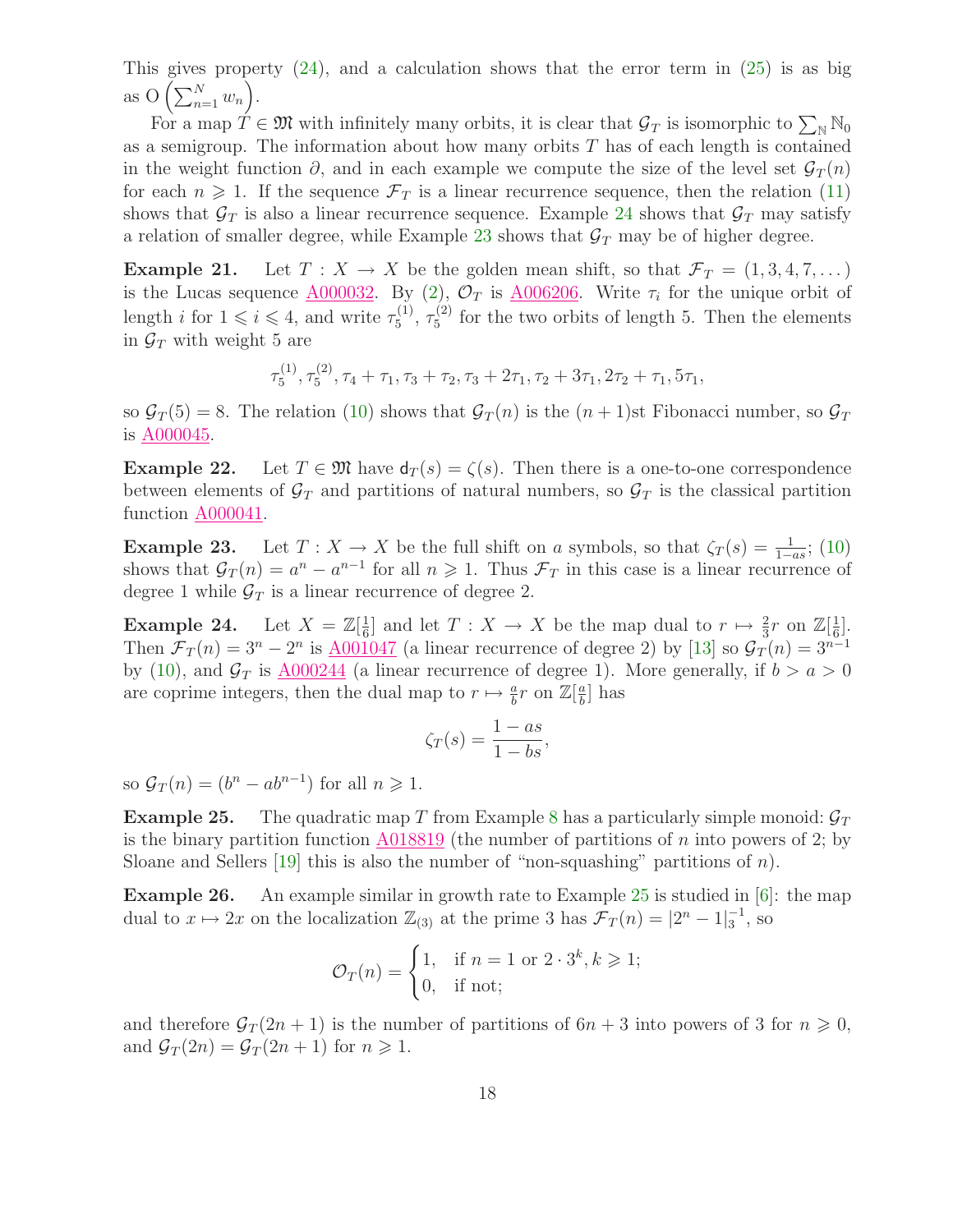<span id="page-18-9"></span>Example 27. An example of a map that is not hyperbolic but still has exponentially many periodic orbits is given by the simplest non-trivial S-integer map dual to  $x \mapsto 2x$ on  $\mathbb{Z}[1/3]$ . By [\[4\]](#page-18-8) this has  $\mathcal{F}_T(n) = (2^n - 1)|2^n - 1|_3$ , and a calculation shows that  $\mathcal{O}_T$ is  $\underline{\text{A}060480}$ , and thus  $\mathcal{G}_T = (1, 1, 3, 4, 10, 13, 33, 56, 10, \dots).$ 

## <span id="page-18-3"></span>References

- <span id="page-18-6"></span>[1] M. Artin and B. Mazur, [On periodic points,](http://dx.doi.org/10.2307/1970384) Ann. of Math. (2) 81 (1965), 82–99.
- [2] M. Baake and R. V. Moody, Similarity submodules and semigroups, in Quasicrystals and Discrete Geometry, Fields Inst. Monogr. 10, American Mathematical Society, 1998, pp. 1–13.
- <span id="page-18-1"></span>[3] M. Baake and N. Neumärker, A note on the relation between fixed point and orbit count sequences, preprint, 2008. Available electronically at <http://arxiv.org/abs/0812.4354>.
- <span id="page-18-10"></span><span id="page-18-8"></span>[4] V. Chothi, G. Everest, and T. Ward, S-integer dynamical systems: periodic points, J. Reine Angew. Math. 489 (1997), 99–132.
- [5] G. Everest, R. Miles, S. Stevens, and T. Ward, [Orbit-counting in non-hyperbolic dynamical systems,](http://dx.doi.org/10.1515/CRELLE.2007.056) J. Reine Angew. Math. 608 (2007), 155–182.
- <span id="page-18-4"></span>[6] G. Everest, R. Miles, S. Stevens, and T. Ward, Dirichlet series for finite combinatorial rank dynamics, Trans. Amer. Math. Soc., to appear. Available electronically at <http://arxiv.org/abs/0705.1067>.
- <span id="page-18-0"></span>[7] G. Everest, A. J. van der Poorten, Y. Puri, and T. Ward, [Integer sequences and periodic points,](http://www.cs.uwaterloo.ca/journals/JIS/VOL5/Ward/ward2.pdf) J. Integer Seq. 5 (2002), Article 02.2.3.
- <span id="page-18-5"></span>[8] M. J. Feigenbaum, Scaling function dynamics, in Chaos, Order, and Patterns, NATO Adv. Sci. Inst. Ser. B Phys. 280, Plenum Press, 1991, pp. 1–23.
- <span id="page-18-11"></span>[9] K.-H. Indlekofer, [The abstract prime number theorem for function fields,](http://dx.doi.org/10.1007/BF01874225) Acta Math. Hungar. 62 (1993), 137–148.
- <span id="page-18-7"></span>[10] K.-H. Indlekofer, E. Manstavičius, and R. Warlimont, [On a certain class of infinite products with an application to arithmetical semigroups,](http://dx.doi.org/10.1007/BF01200088) Arch. Math. (Basel) 56 (1991), 446–453.
- <span id="page-18-12"></span>[11] K.-H. Indlekofer and S. Wehmeier, [Mean behaviour of multiplicative functions on additive](http://dx.doi.org/10.1016/j.camwa.2005.04.019) arithmetical semigroups, Comput. Math. Appl. 52 (2006), 577–592.
- <span id="page-18-2"></span>[12] J. Knopfmacher, Analytic Arithmetic of Algebraic Function Fields, Lecture Notes in Pure and Applied Mathematics 50, Marcel Dekker Inc., 1979.